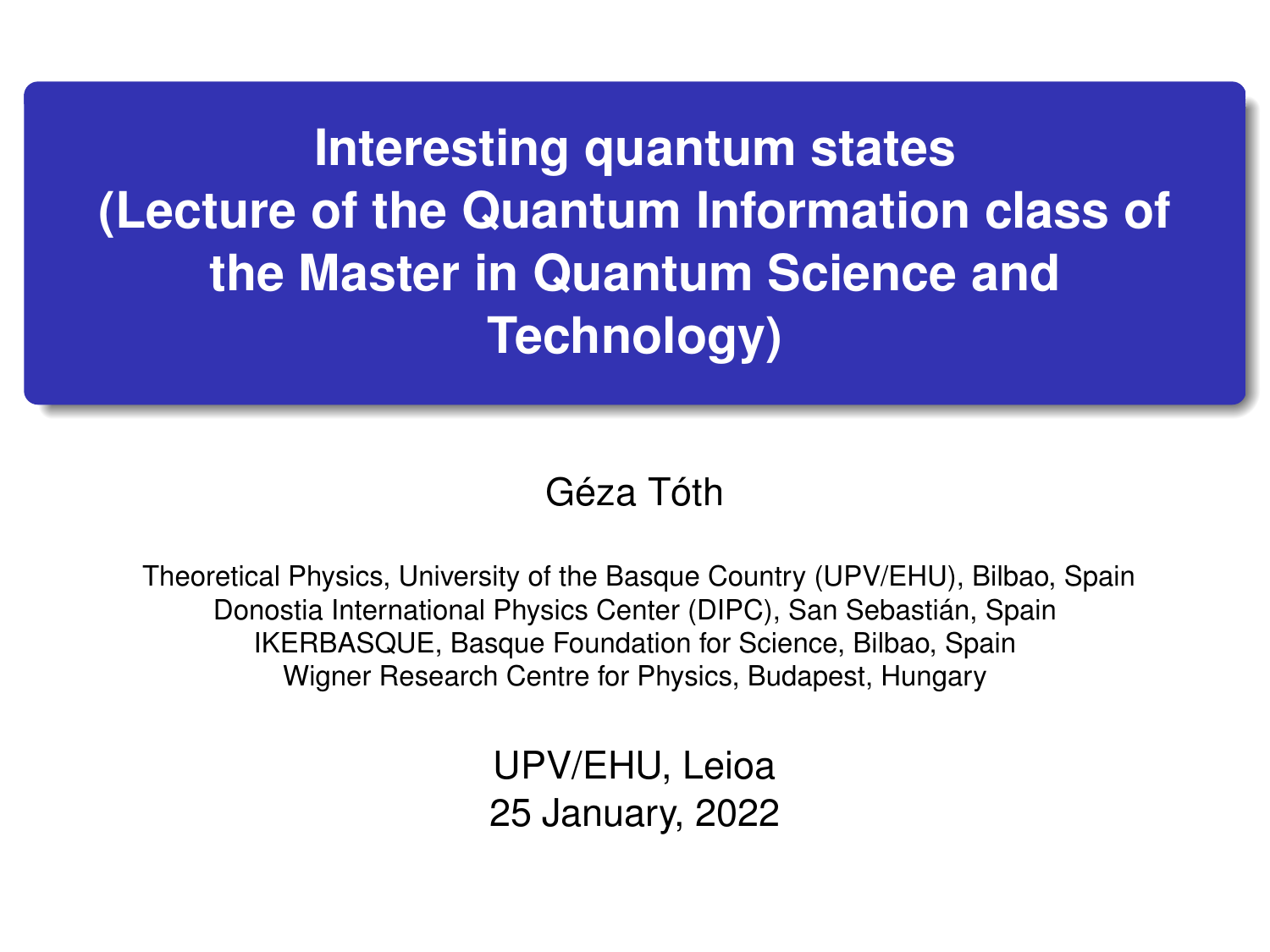#### <span id="page-1-0"></span>**1 [Interesting quantum states](#page-1-0) •** [Motivation](#page-1-0)

- [A. Single particle states](#page-3-0)  $\bullet$
- [B. Bipartite singlet state](#page-5-0)  $\bullet$
- **C.** Werner states
- [D. Isotropic states](#page-16-0)
- [E. Schrödinger cat states](#page-18-0)
- [F. Greenberger-Horne-Zeilinger \(GHZ\) state](#page-20-0)
- [G. W state](#page-25-0)
- **[H. Symmetric Dicke states](#page-27-0)**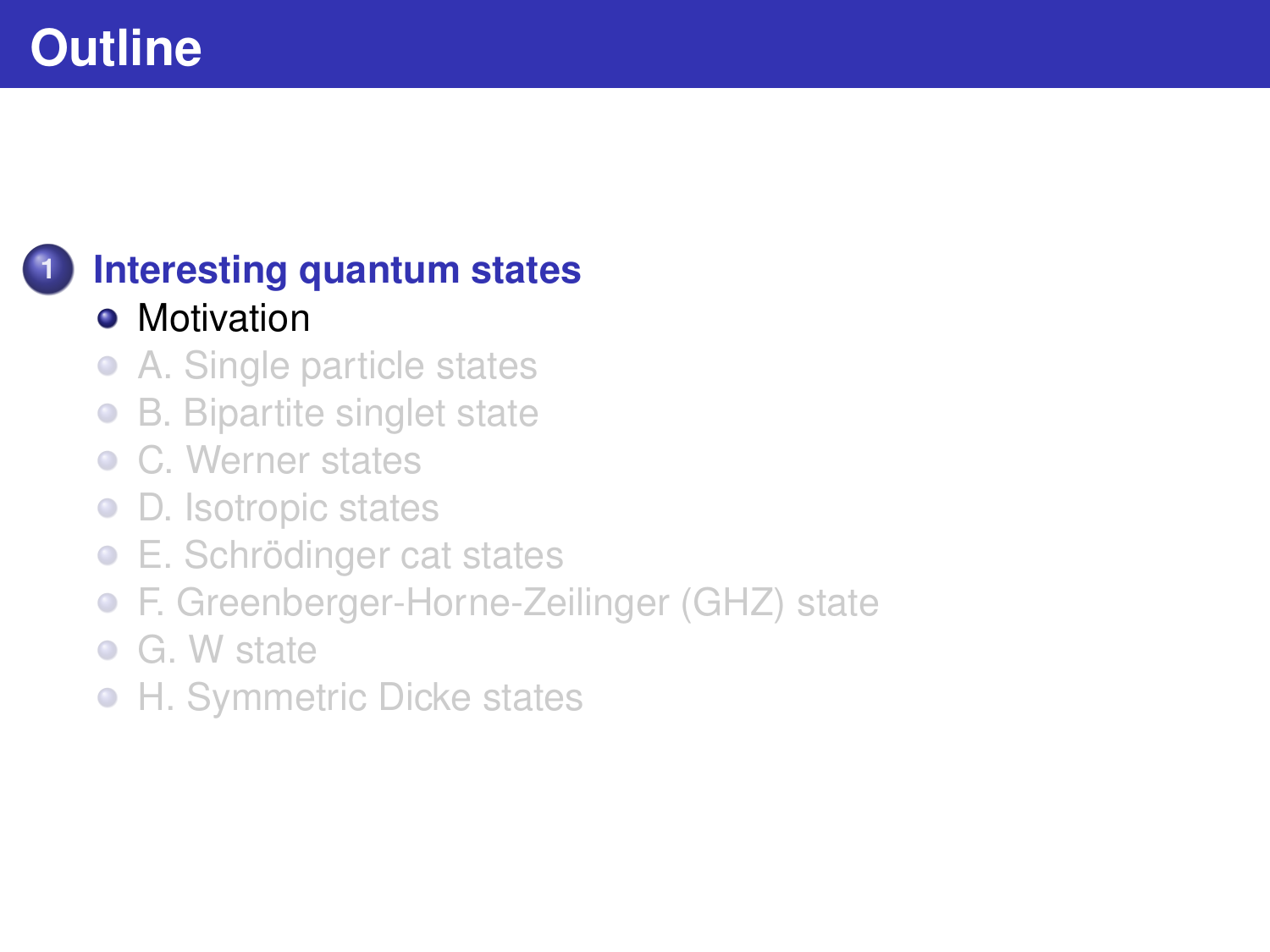We have infinite possibilities to pick a quantum state in a multi-qubit system.

We would like to find useful ones or states that have interesting symmetries.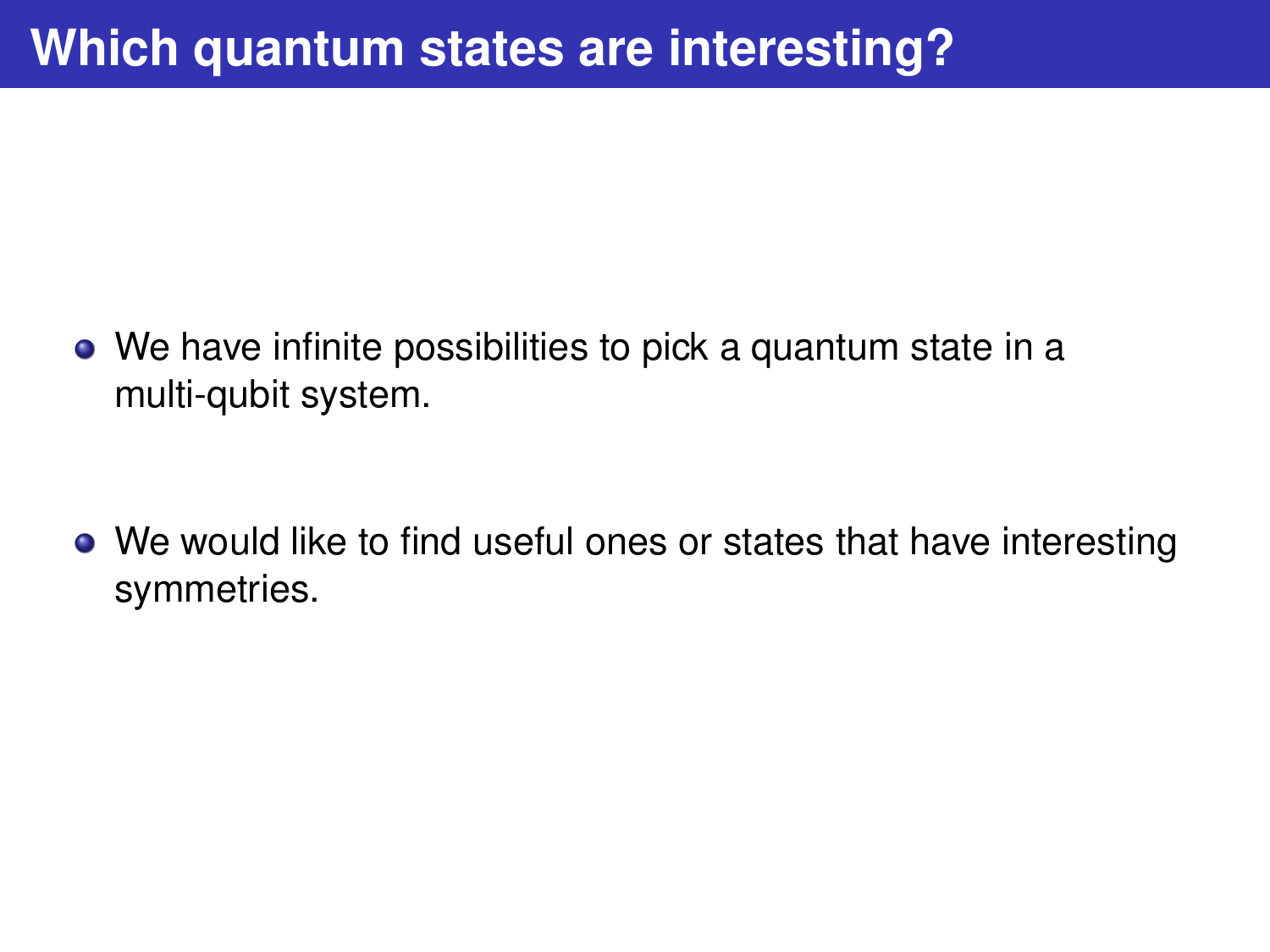### <span id="page-3-0"></span>**1 [Interesting quantum states](#page-1-0)**

• [Motivation](#page-1-0)

### [A. Single particle states](#page-3-0)

- [B. Bipartite singlet state](#page-5-0)  $\bullet$
- **C.** Werner states
- [D. Isotropic states](#page-16-0)
- [E. Schrödinger cat states](#page-18-0)
- [F. Greenberger-Horne-Zeilinger \(GHZ\) state](#page-20-0)
- [G. W state](#page-25-0)
- **[H. Symmetric Dicke states](#page-27-0)**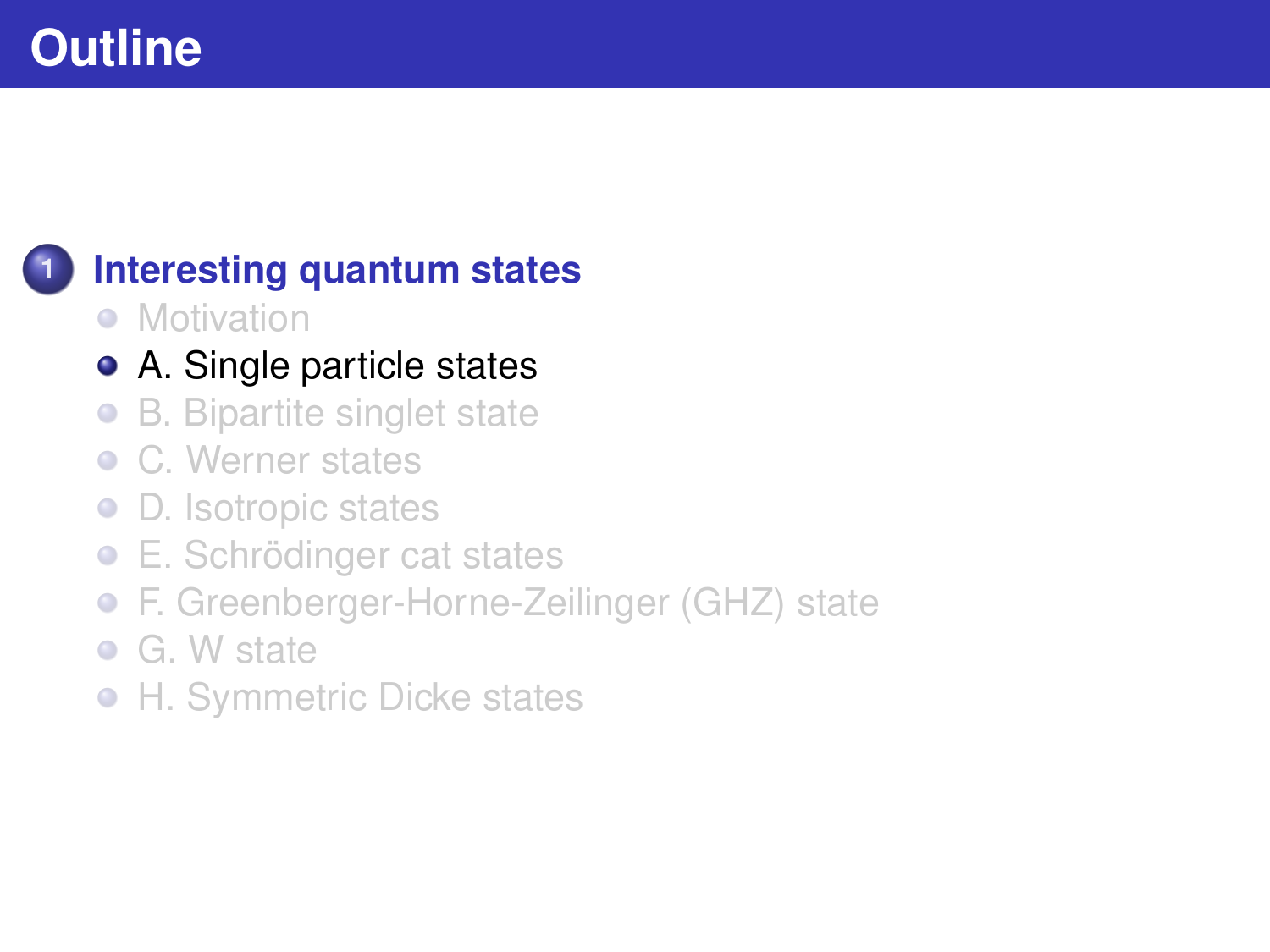- Pure states. The von Neumann entropy  $S = 0$ .
- Completely mixed state

$$
\varrho_{\rm cm}=\frac{1}{d}\sum_{k=1}^d|k\rangle\langle k|.
$$

The von Neumann entropy  $S = \log d$ , maximal.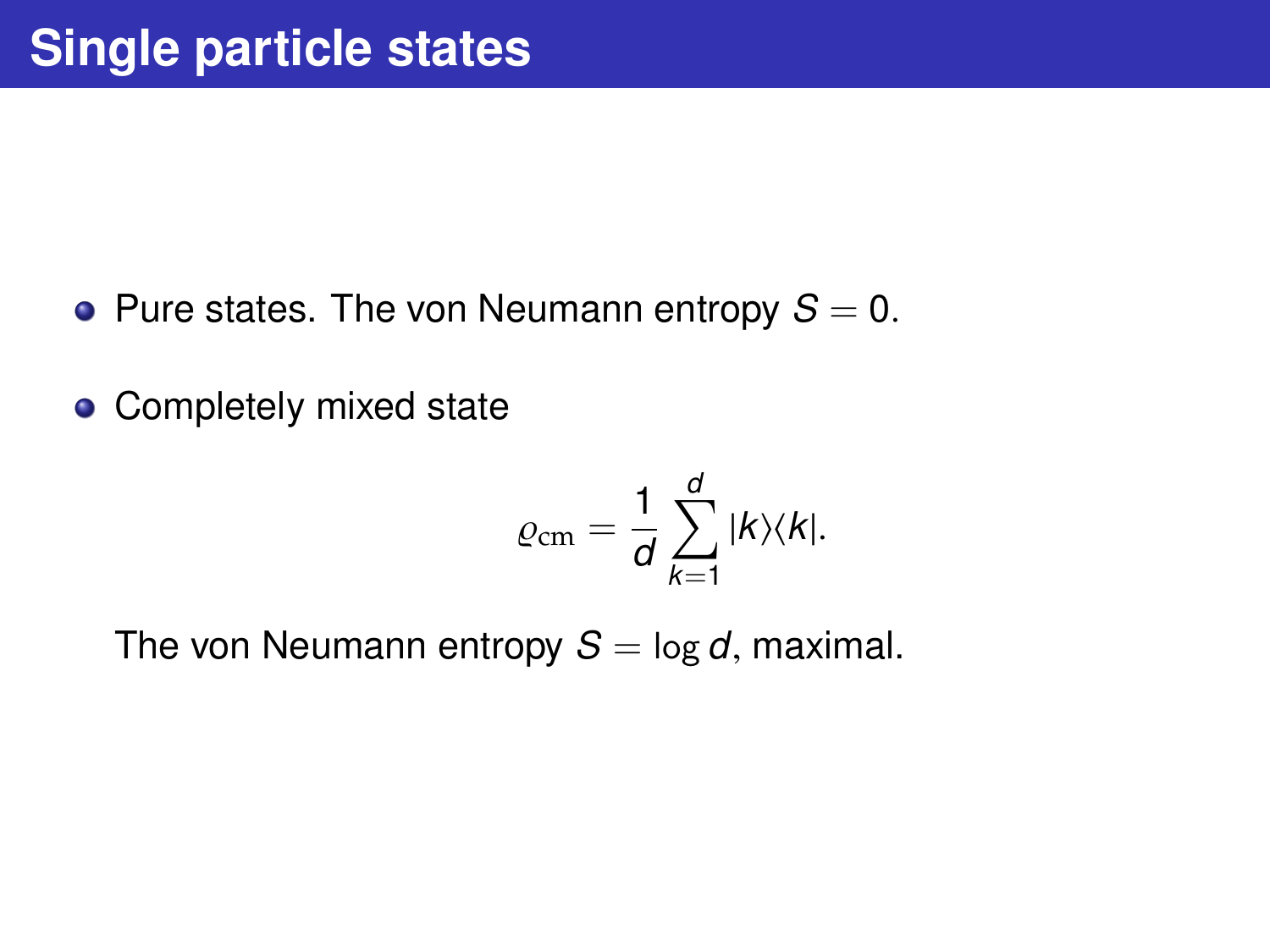### <span id="page-5-0"></span>**1 [Interesting quantum states](#page-1-0)**

- [Motivation](#page-1-0)
- [A. Single particle states](#page-3-0)  $\bullet$

### • [B. Bipartite singlet state](#page-5-0)

- **C.** Werner states
- [D. Isotropic states](#page-16-0)
- [E. Schrödinger cat states](#page-18-0)
- [F. Greenberger-Horne-Zeilinger \(GHZ\) state](#page-20-0)
- [G. W state](#page-25-0)
- **[H. Symmetric Dicke states](#page-27-0)**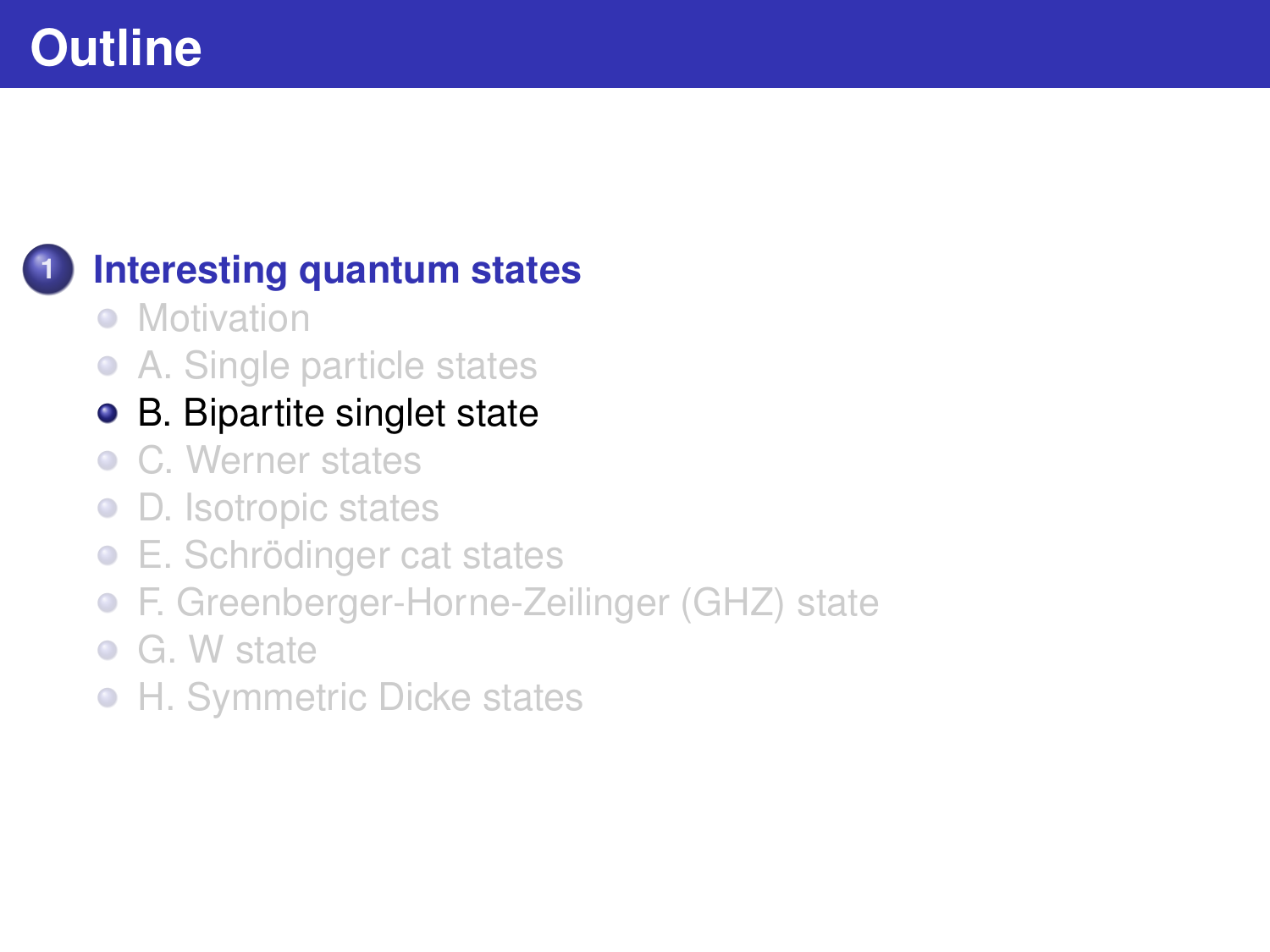## **Bipartite singlet state**

• The two-qubit singlet state looks like

$$
|\Psi_{\rm singlet}\rangle=\frac{1}{\sqrt{2}}\left(|01\rangle-|10\rangle\right)\!.
$$

We get the same form after any basis transformation ( if we transform the bases of the two qubits in the same way).This can be seen as follows. Let us choose two vectors as

$$
|v\rangle = \alpha|0\rangle + \beta|1\rangle,
$$
  

$$
|v_{\perp}\rangle = \beta^*|0\rangle - \alpha^*|1\rangle.
$$

Clearly,

$$
\langle v|v_{\perp}\rangle=0,
$$

Then, simple algebra yields

$$
\frac{1}{\sqrt{2}}\big(|v\rangle\otimes|v_{\perp}\rangle-|v_{\perp}\rangle\otimes|v\rangle\big)=\frac{1}{\sqrt{2}}\big(|01\rangle-|10\rangle\big).
$$

This is true for any  $|v\rangle$  and  $|v_+\rangle$ .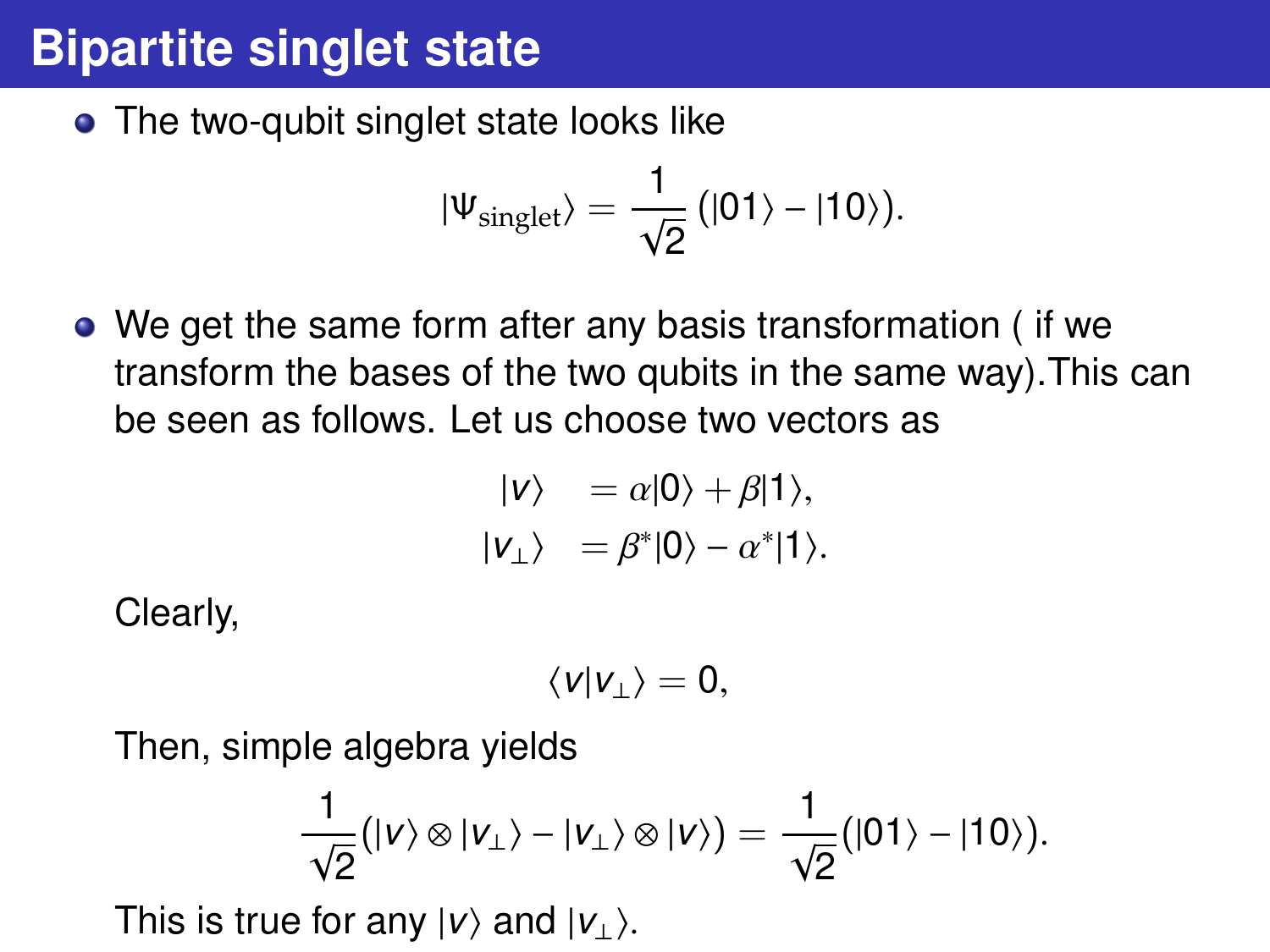# **Bipartite singlet state II**

• Due to the independence from the choice of the local basis, it is invariant under a transformation of the type  $U \otimes U$ , apart from a global phase  $\phi$ .

$$
U \otimes U|\Psi_{\text{singlet}}\rangle = |\Psi_{\text{singlet}}\rangle \exp(-i\phi).
$$

We can also say that

$$
U\otimes U|\Psi_{singlet}\rangle\langle\Psi_{singlet}|(U\otimes U)^{\dagger}=|\Psi_{singlet}\rangle\langle\Psi_{singlet}|.
$$

Hence,

$$
U\otimes U|\Psi_{singlet}\rangle\langle\Psi_{singlet}|=|\Psi_{singlet}\rangle\langle\Psi_{singlet}|U\otimes U.
$$

Thus, the density matrices of such states will commute with all *U* ⊗ *U* :

$$
[U \otimes U, |\Psi_{\text{singlet}}\rangle\langle\Psi_{\text{singlet}}|] = 0 \tag{1}
$$

for any *<sup>U</sup>*.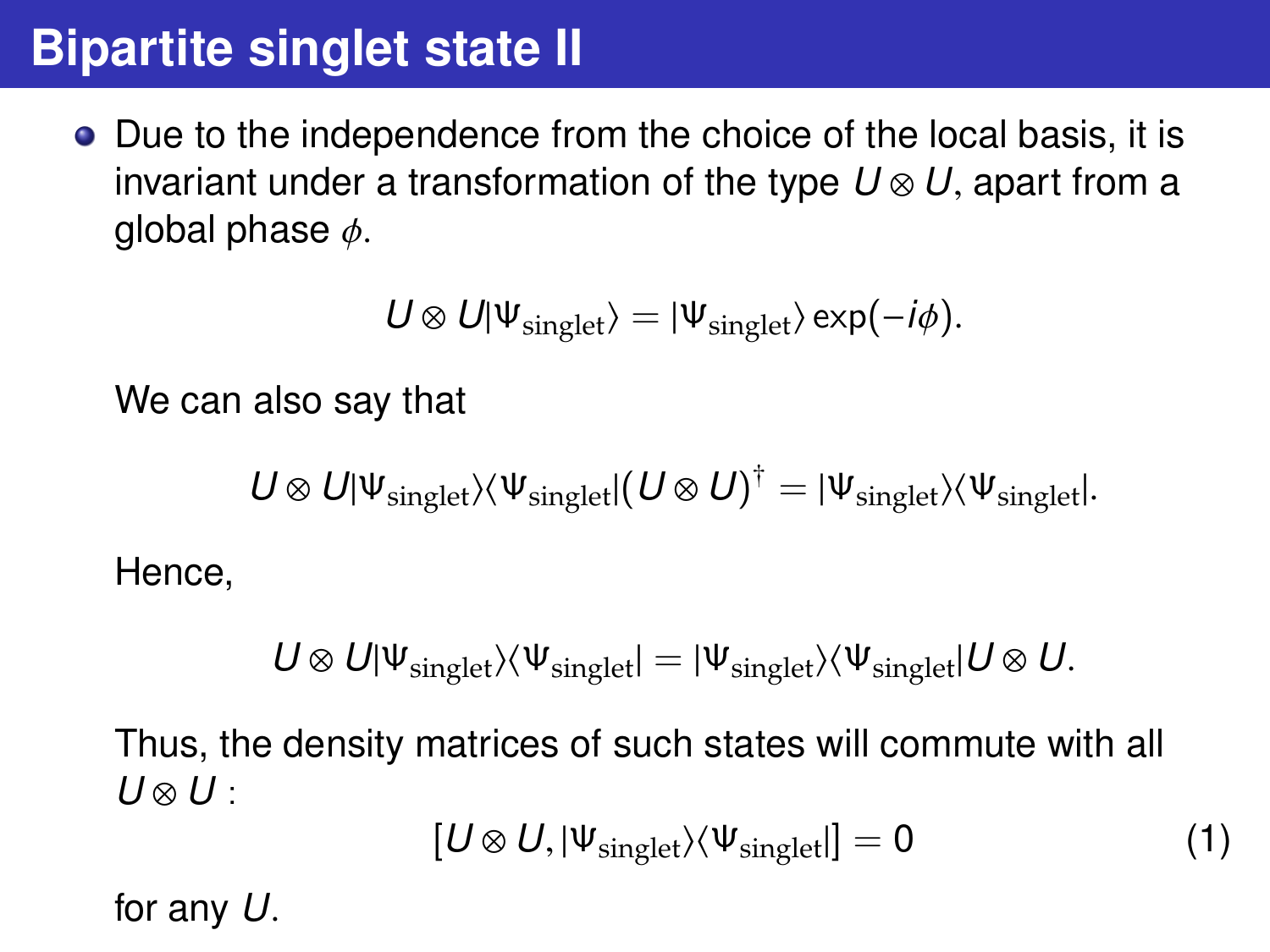• Let us consider some operators of the form

$$
\sigma_{\vec{n}} = \sum_{l=x,y,z} n_l \sigma_l
$$

where  $|\vec{n}| = 1$ . For  $\vec{n} = (1, 0, 0), \sigma_{\vec{n}} = \sigma_{\chi}$ . For  $\vec{n} = (0, 1, 0),$  $\sigma_{\vec{n}} = \sigma_{\nu}$ , and in general it is a generalization of the Pauli spin matrices to an arbitrary direction.

- Such operators all have eigenvalues  $\pm$ 1. If you measure  $\sigma$ <sup>2</sup> on party *A* and get a result, then if you also measure it on party *B*, you will get the opposite result. This is true for every  $\sigma_{\vec{p}}$ .
- This can be used in quantum communication to establish a bit sequence that is known only by Alice and Bob and by nobody else.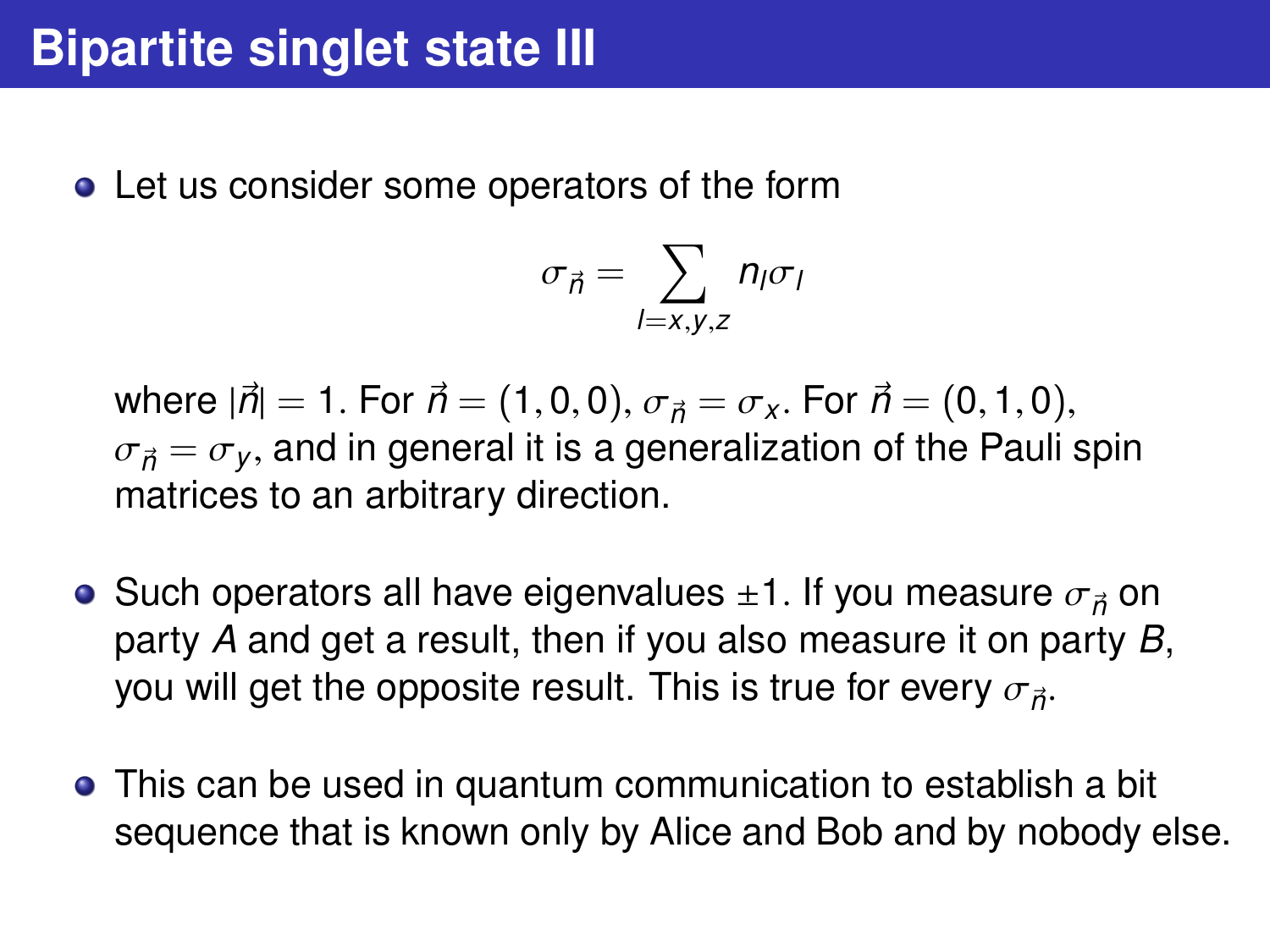• For the singlet state

$$
|\Psi_{\rm singlet}\rangle=\frac{1}{\sqrt{2}}\left(|01\rangle-|10\rangle\right).
$$

we have anticorrelations

$$
\langle \sigma_X \otimes \sigma_X \rangle = -1, \n\langle \sigma_Y \otimes \sigma_Y \rangle = -1, \n\langle \sigma_Z \otimes \sigma_Z \rangle = -1.
$$
\n(2)

• For the collective angular moment, we have

$$
[\Delta(\sigma_X^{(1)} + \sigma_X^{(2)})]^2 = [\Delta(\sigma_Y^{(1)} + \sigma_Y^{(2)})]^2 = [\Delta(\sigma_Z^{(1)} + \sigma_Z^{(2)})]^2 = 0.
$$
 (3)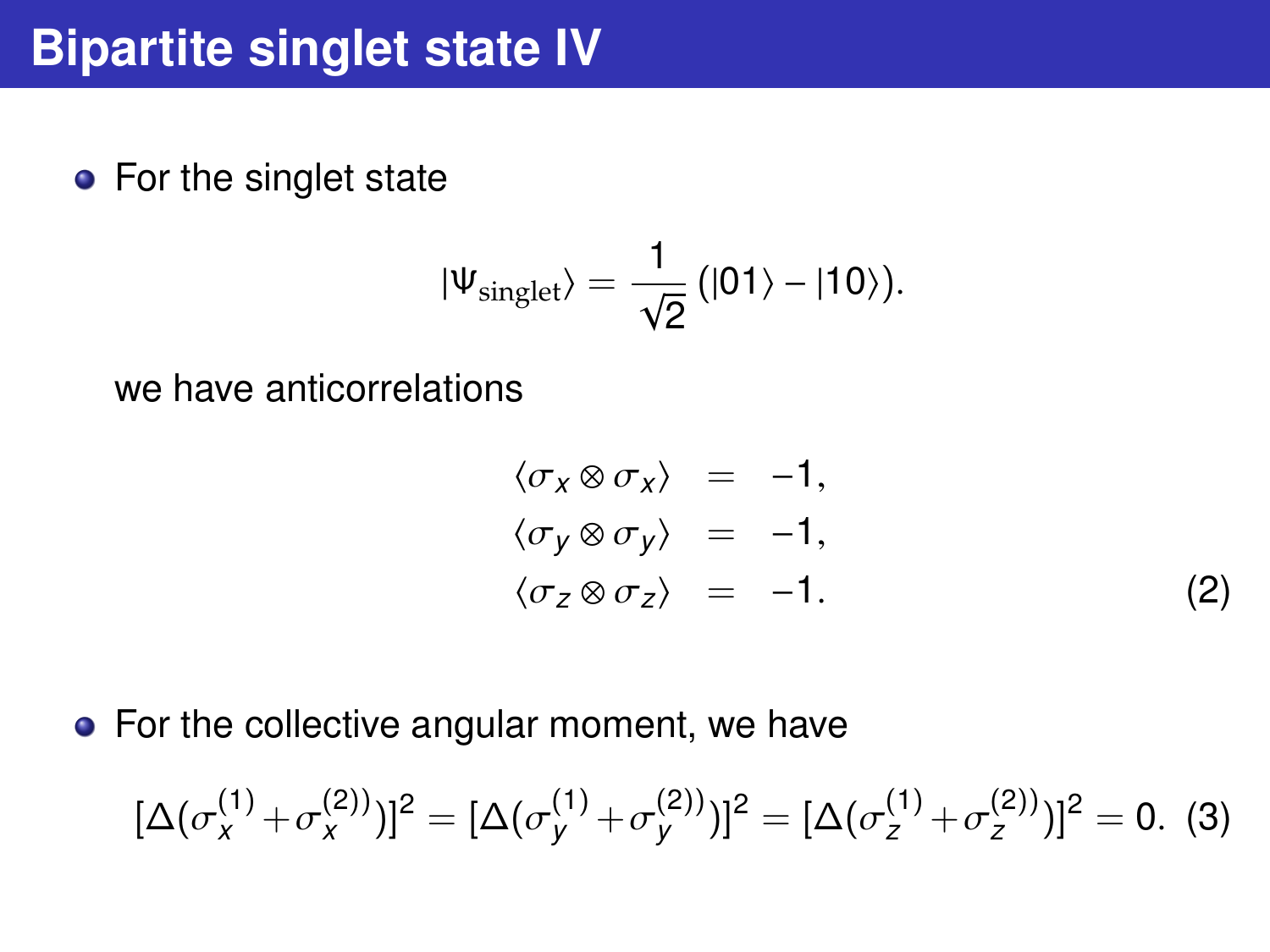# **Bipartite singlet state V**

- Why is it called a singlet? Remember the theory of angular momentum, triplet and singlet subspace.
- Alternatively, in quantum information, the maximally entangled state

$$
|\Psi_{\rm me}\rangle=\frac{1}{\sqrt{2}}\left(|00\rangle+|11\rangle\right)
$$

can also be called singlet.

A generalization for higher dimensions is the maximally entangled state

$$
|\Psi_{\text{me}}\rangle = \frac{1}{\sqrt{d}}\sum_{k=1}^{d} |kk\rangle.
$$

For the maximally entangled state, the reduced state is the completely mixed state

$$
\text{Tr}_\text{A}(|\Psi_\text{me}\rangle\langle\Psi_\text{me}|)=\text{Tr}_\text{B}(|\Psi_\text{me}\rangle\langle\Psi_\text{me}|)=\frac{\mathbb{I}}{d}.
$$

Thus, if we have access only to one of the two subsystems, we know nothing.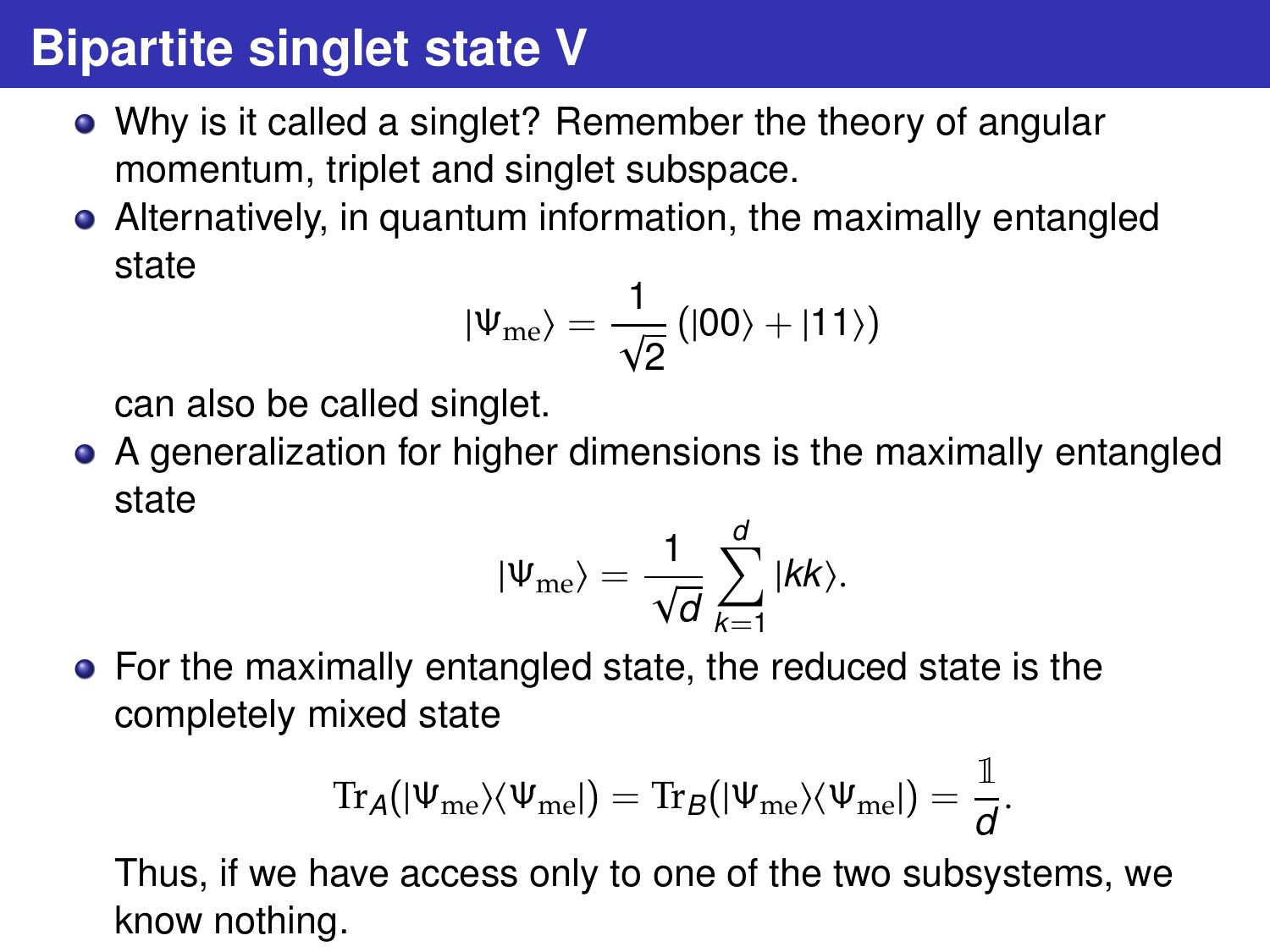### **Bipartite singlet state VI**

• For the maximally entangled state

$$
|\Psi_{\rm me}\rangle=\frac{1}{\sqrt{2}}\left(|00\rangle+|11\rangle\right)
$$

we have

$$
\langle \sigma_X \otimes \sigma_X \rangle = +1, \n\langle \sigma_Y \otimes \sigma_Y \rangle = -1, \n\langle \sigma_Z \otimes \sigma_Z \rangle = +1.
$$
\n(4)

• For the collective angular moment, we have

$$
[\Delta(\sigma_X^{(1)} - \sigma_X^{(2)})]^2 = [\Delta(\sigma_Y^{(1)} + \sigma_Y^{(2)})]^2 = [\Delta(\sigma_Z^{(1)} - \sigma_Z^{(2)})]^2 = 0. \tag{5}
$$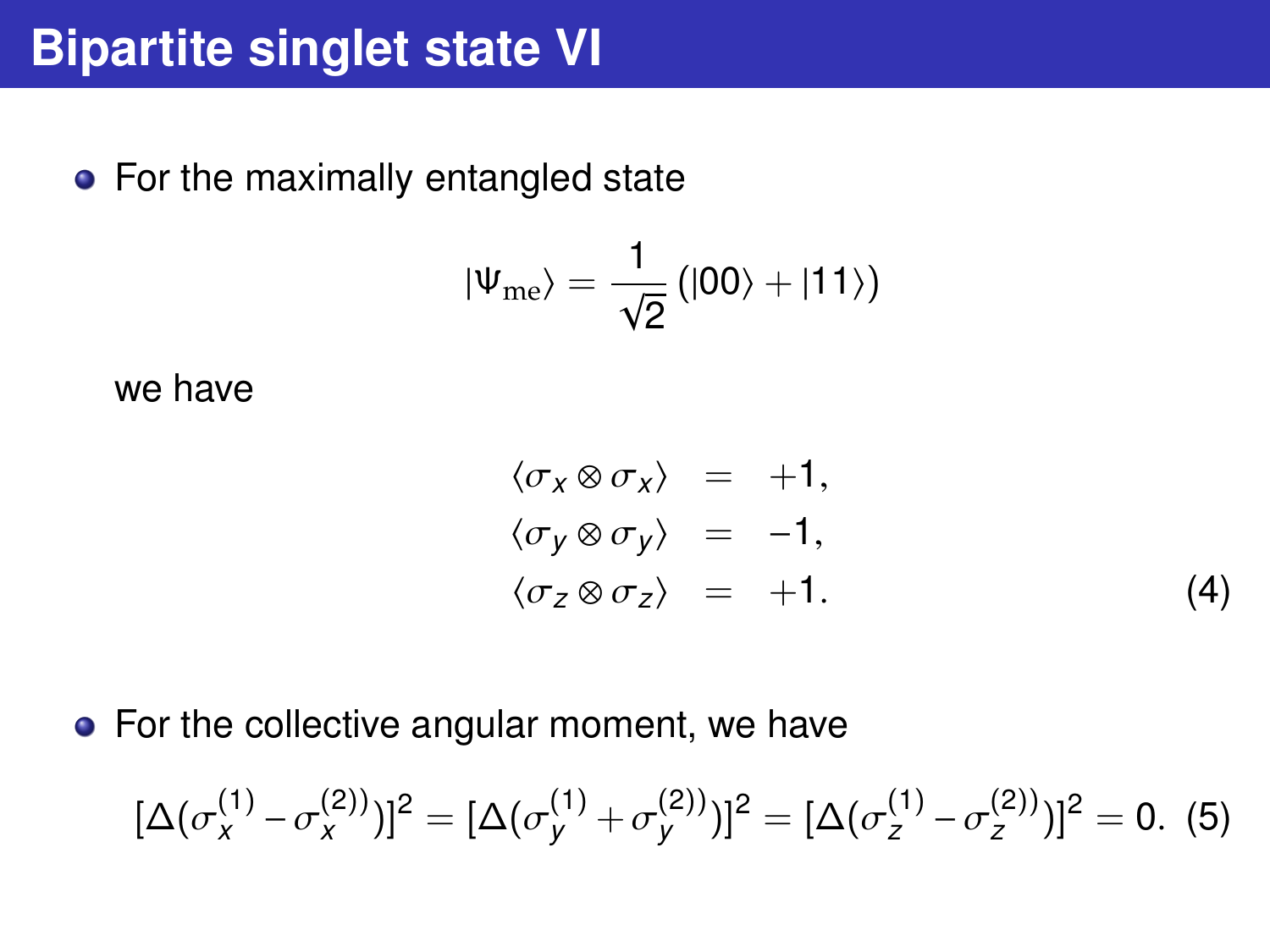### <span id="page-12-0"></span>**1 [Interesting quantum states](#page-1-0)**

- [Motivation](#page-1-0)
- [A. Single particle states](#page-3-0)  $\bullet$
- [B. Bipartite singlet state](#page-5-0)  $\bullet$

### [C. Werner states](#page-12-0)

- [D. Isotropic states](#page-16-0)
- [E. Schrödinger cat states](#page-18-0)
- [F. Greenberger-Horne-Zeilinger \(GHZ\) state](#page-20-0)
- [G. W state](#page-25-0)
- **[H. Symmetric Dicke states](#page-27-0)**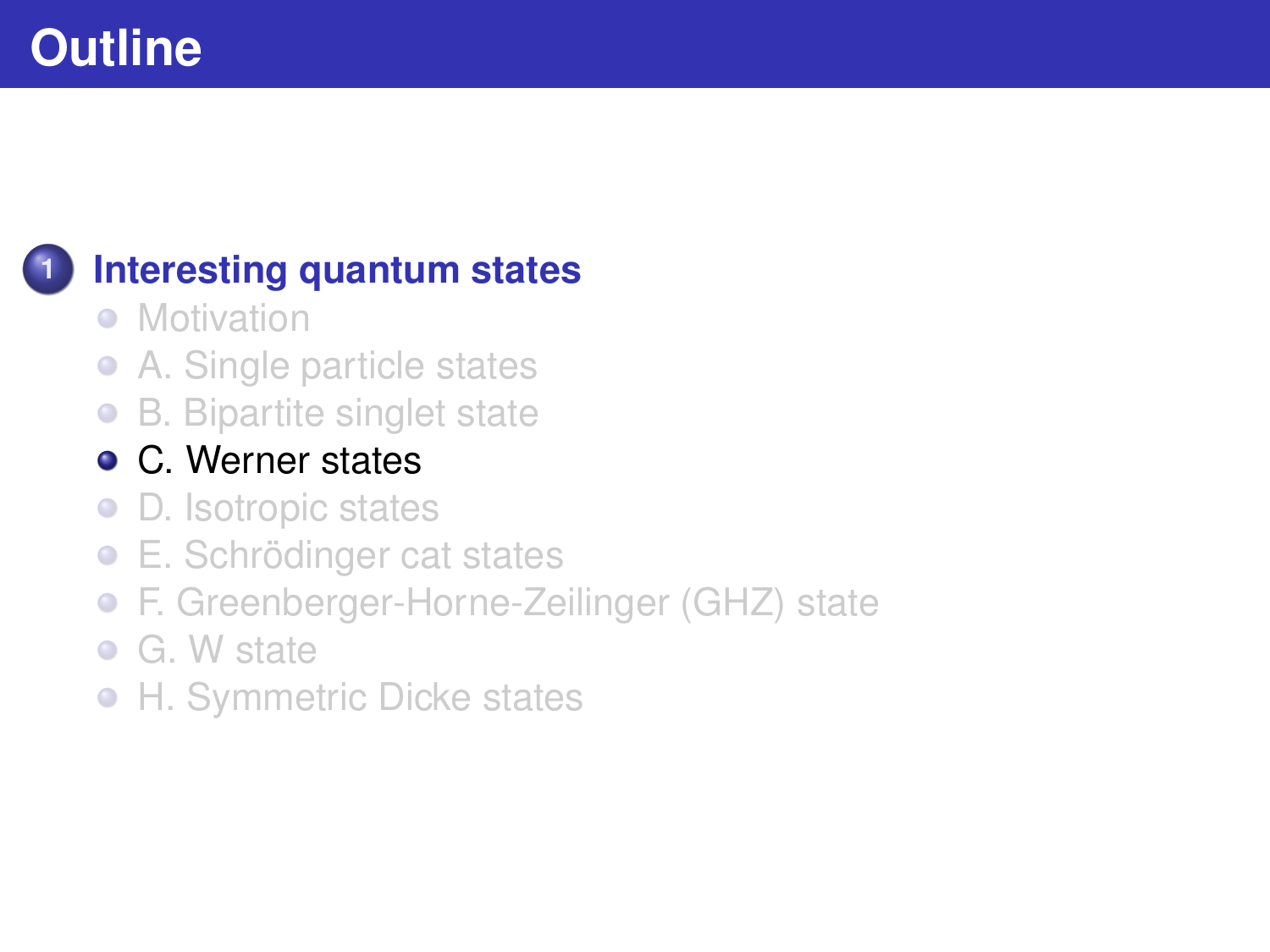**•** Flip operator

$$
F|\Psi\rangle|\Phi\rangle=|\Phi\rangle|\Psi\rangle.
$$

**•** For two-qubits

.

.

$$
F = \begin{pmatrix} 1 & 0 & 0 & 0 \\ 0 & 0 & 1 & 0 \\ 0 & 1 & 0 & 0 \\ 0 & 0 & 0 & 1 \end{pmatrix},
$$

$$
F = \frac{1}{2} (\mathbb{1} \otimes \mathbb{1} + \sigma_x \otimes \sigma_x + \sigma_y \otimes \sigma_y + \sigma_z \otimes \sigma_z).
$$

Eigenvalues of *F* : -1,1,1,1 (-1 for antisymmetric states, +1 for symmetric states).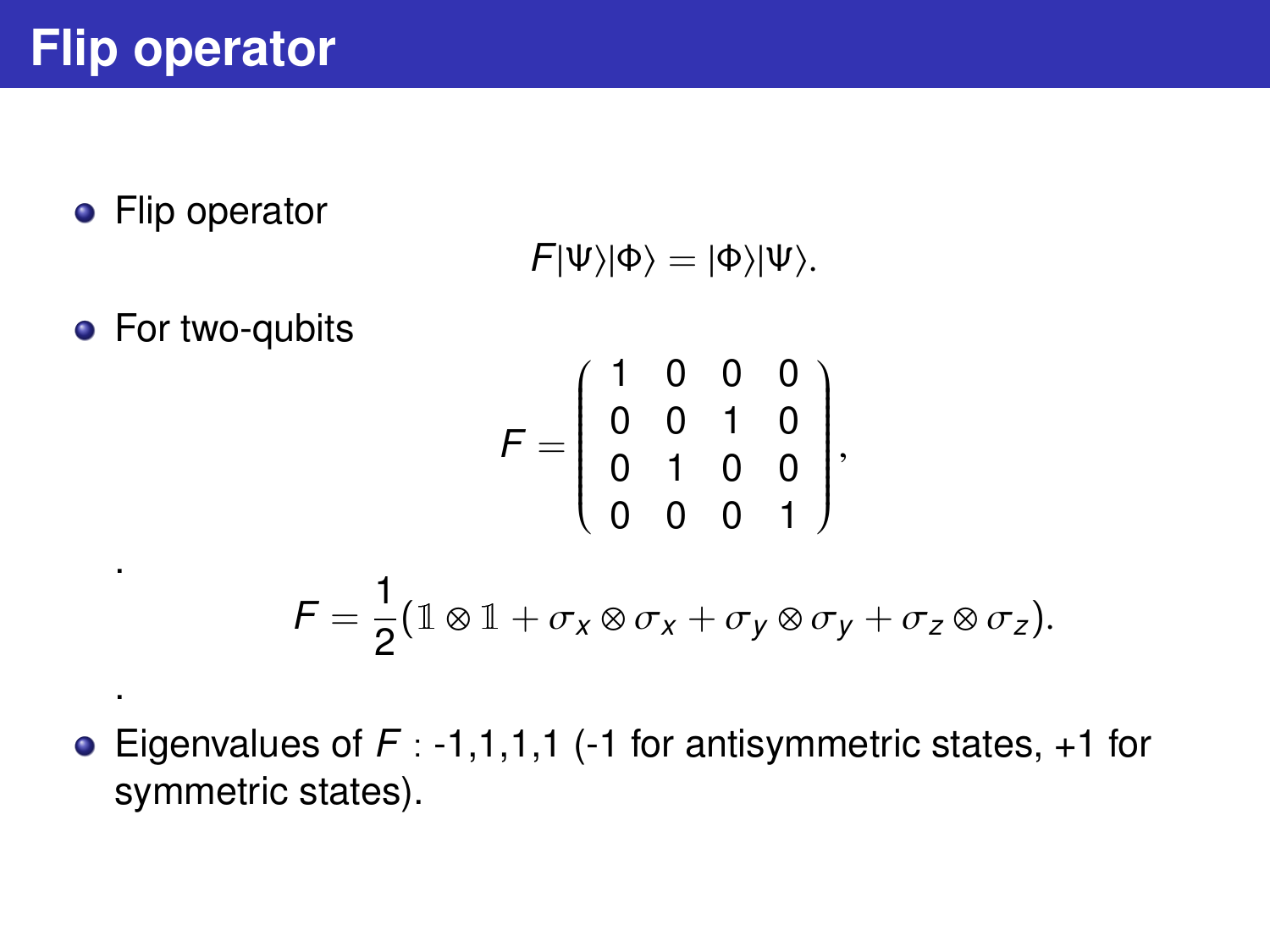• For a comparison, remember that for the projector to the singlet state we have

$$
|\Psi_{singlet}\rangle\langle\Psi_{singlet}|=\frac{1}{4}(\mathbb{1}\otimes\mathbb{1}-\sigma_x\otimes\sigma_x-\sigma_y\otimes\sigma_y-\sigma_z\otimes\sigma_z).
$$

• For the projector to the maximally entangled state we have

$$
|\Psi_{\text{me}}\rangle\langle\Psi_{\text{me}}| = \frac{1}{4}(\mathbb{1} \otimes \mathbb{1} + \sigma_x \otimes \sigma_x - \sigma_y \otimes \sigma_y + \sigma_z \otimes \sigma_z).
$$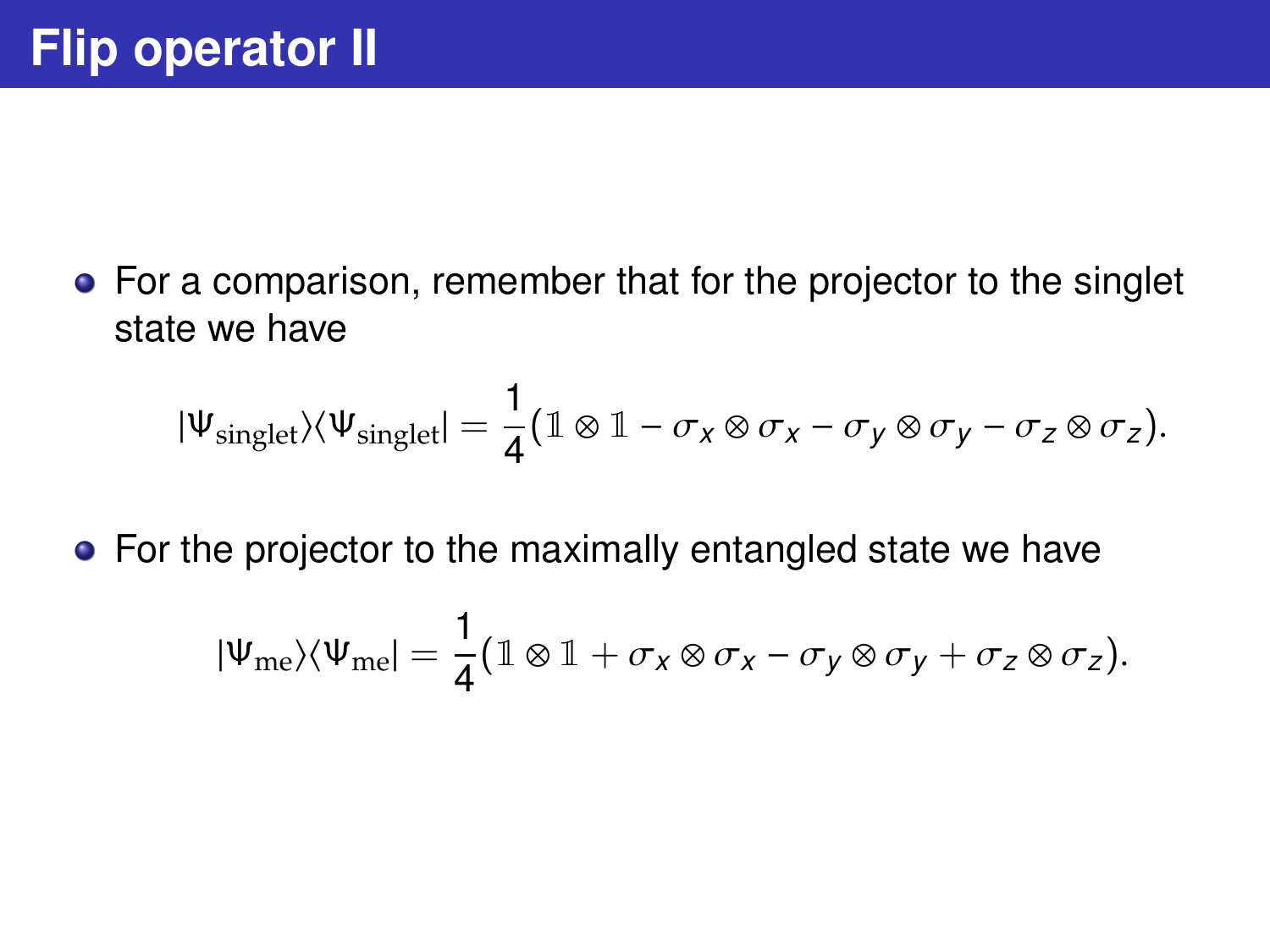### **Werner states**

- **Definition.** Werner states are states that are invariant under a transformation of the type *U* ⊗ *U* (Werner, 1989).
- For qubits, Werner states are noisy singlets for two-qubits

$$
\varrho_{\text{Werner}}(\rho)=(1-\rho)|\Psi_{\text{singlet}}\rangle\langle\Psi_{\text{singlet}}|+\rho\frac{\mathbb{1}}{4}.
$$

• For two qudits, their density matrix is defined as

$$
\alpha \mathbb{1} + \beta \mathcal{F}
$$

where *F* is the flip operator. For systems larger than qubits, we do not have a pure Werner state.

**•** Twirling

$$
\tau(\varrho)=\int M(dU)U\otimes U\varrho(U\otimes U)^{\dagger}.
$$

Used to transform states into a normal form, for example, before distilling entanglement. Twirling leaves Werner states unchanged. It transforms all quantum states to Werner states.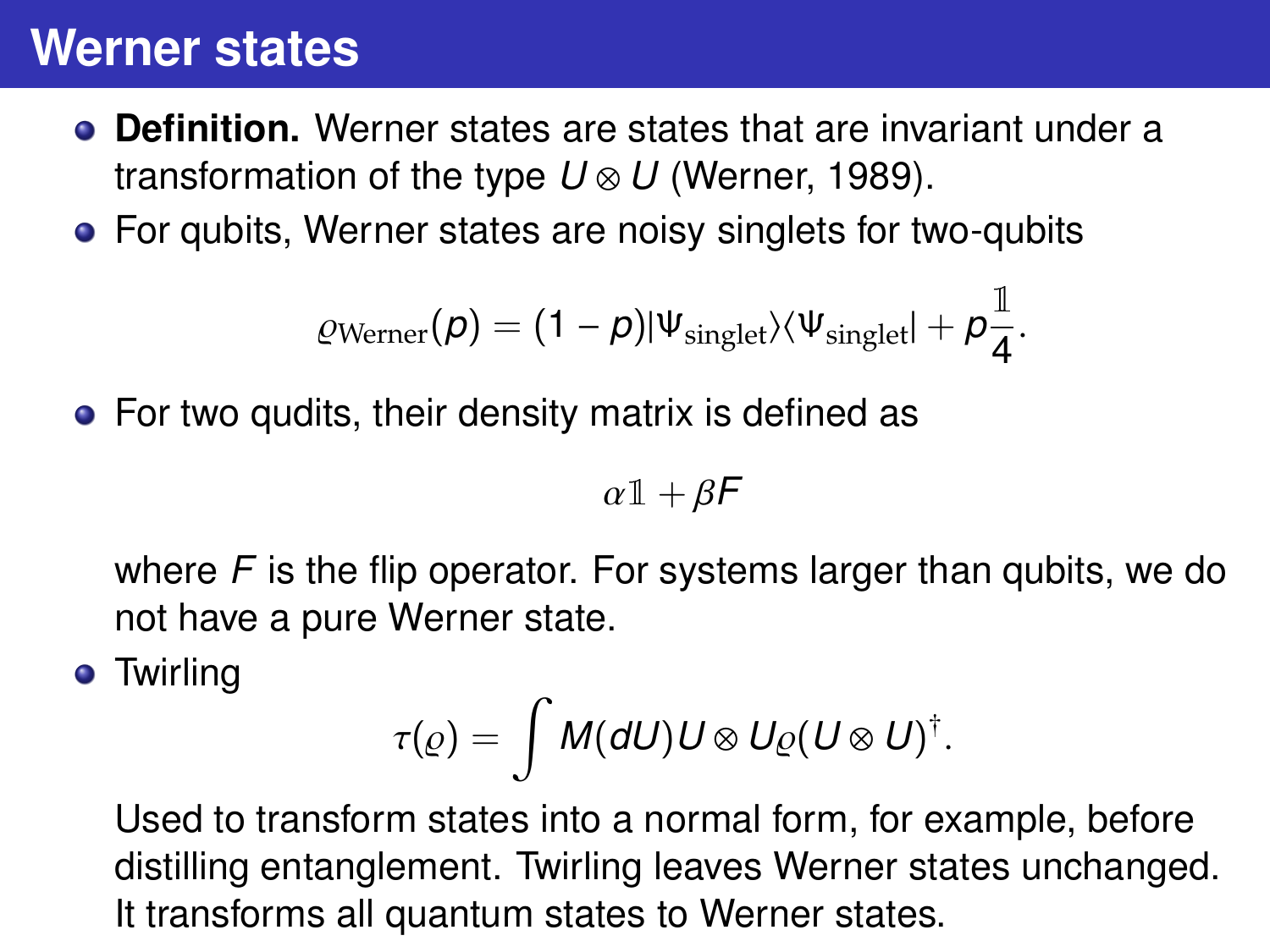### <span id="page-16-0"></span>**1 [Interesting quantum states](#page-1-0)**

- [Motivation](#page-1-0)
- [A. Single particle states](#page-3-0)  $\bullet$
- [B. Bipartite singlet state](#page-5-0)  $\bullet$
- **C.** Werner states

#### • [D. Isotropic states](#page-16-0)

- [E. Schrödinger cat states](#page-18-0)
- [F. Greenberger-Horne-Zeilinger \(GHZ\) state](#page-20-0)
- [G. W state](#page-25-0)
- **[H. Symmetric Dicke states](#page-27-0)**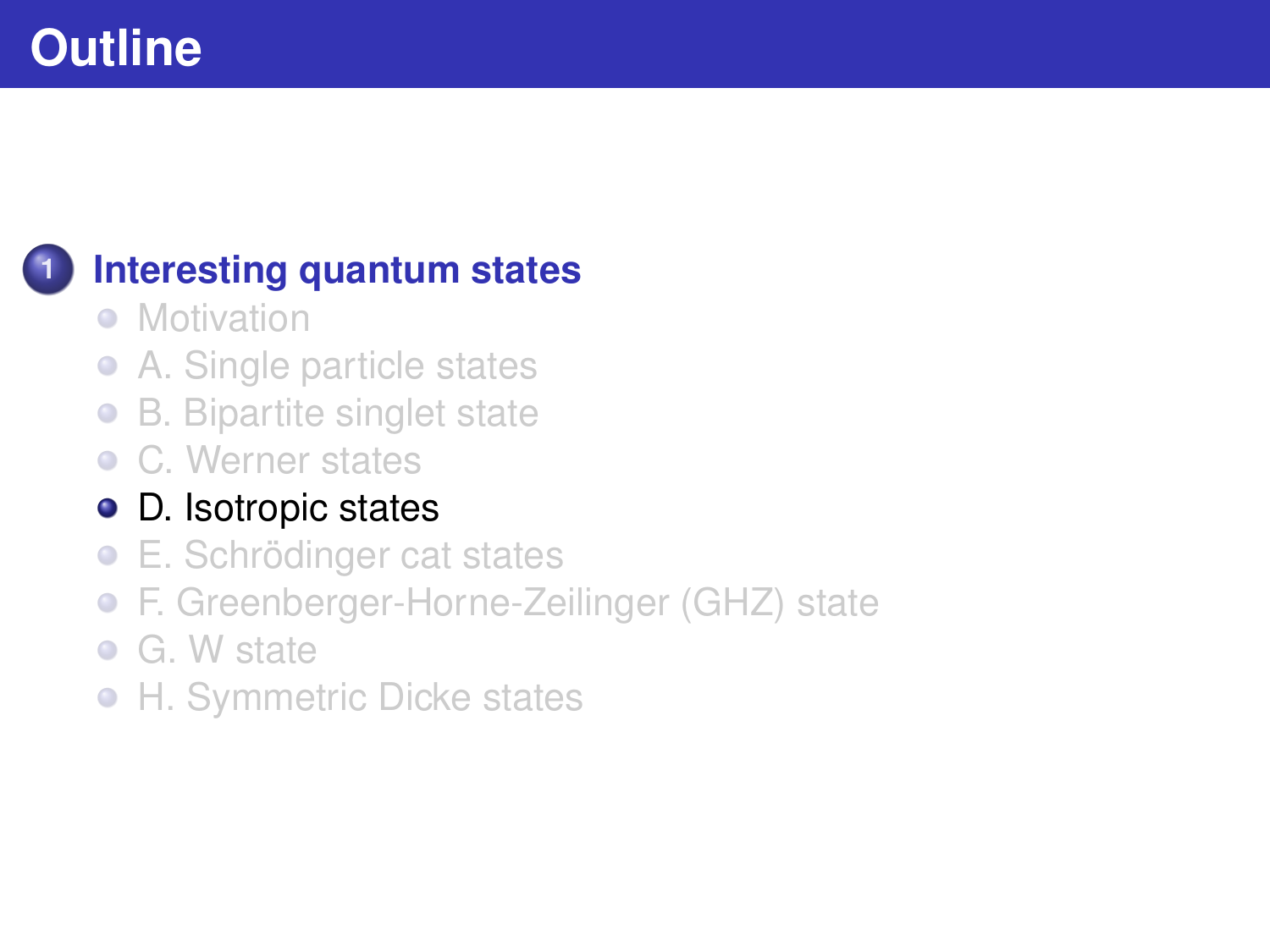- Isotropic states are invariant under any transformation of the type *U* ⊗ *U* ∗
- Isotropic states are defined as the maximally entangled state

$$
|\Psi_{\text{me}}\rangle = \frac{1}{\sqrt{d}}\sum_{k=1}^{d} |kk\rangle.
$$

mixed with white noise.

The maximally entangled state above is the pure isotropic state for any dimension.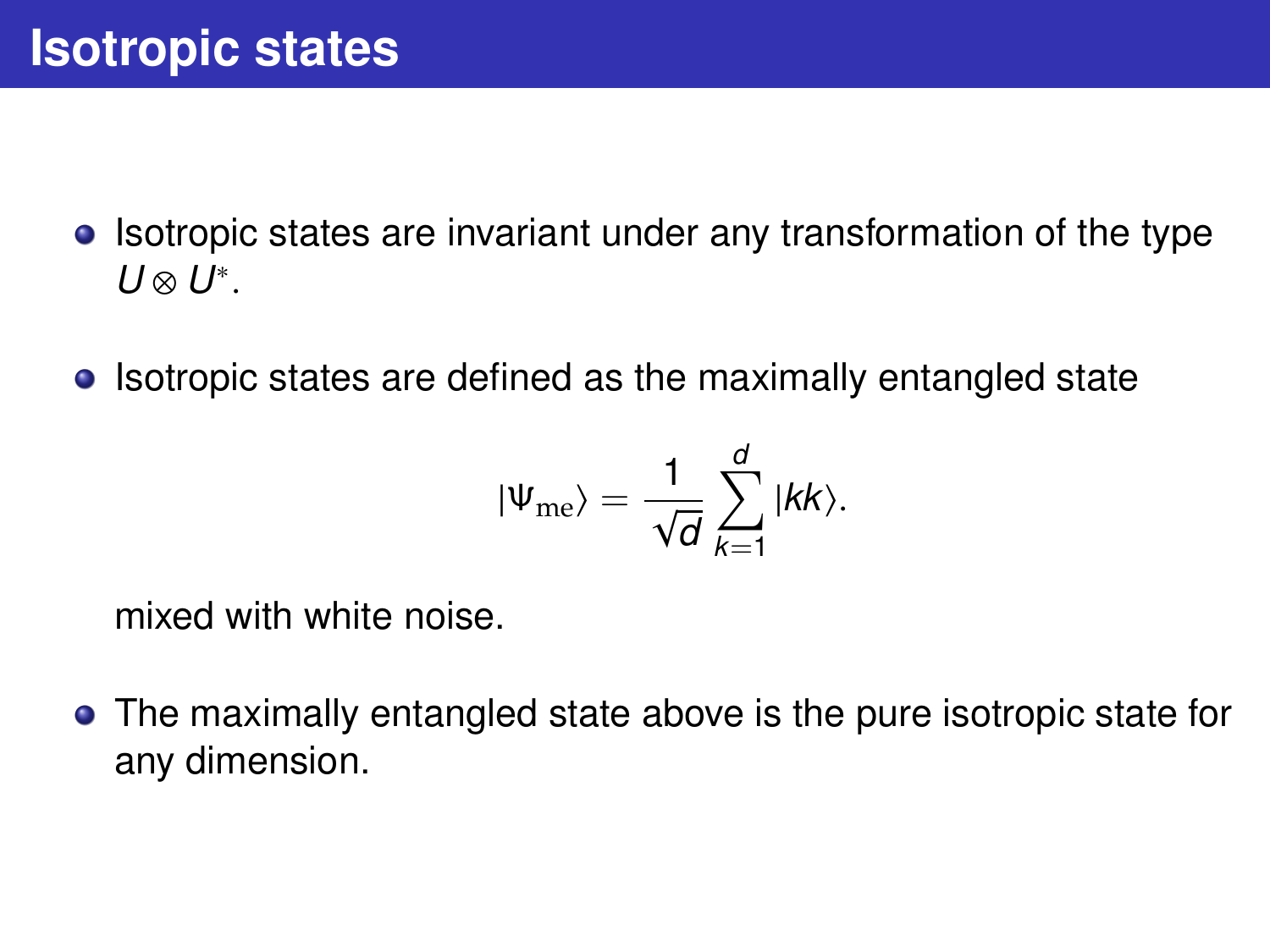### <span id="page-18-0"></span>**1 [Interesting quantum states](#page-1-0)**

- [Motivation](#page-1-0)
- [A. Single particle states](#page-3-0)  $\bullet$
- [B. Bipartite singlet state](#page-5-0)  $\bullet$
- **C.** Werner states
- [D. Isotropic states](#page-16-0)
- [E. Schrödinger cat states](#page-18-0)
- [F. Greenberger-Horne-Zeilinger \(GHZ\) state](#page-20-0)
- [G. W state](#page-25-0)
- **[H. Symmetric Dicke states](#page-27-0)**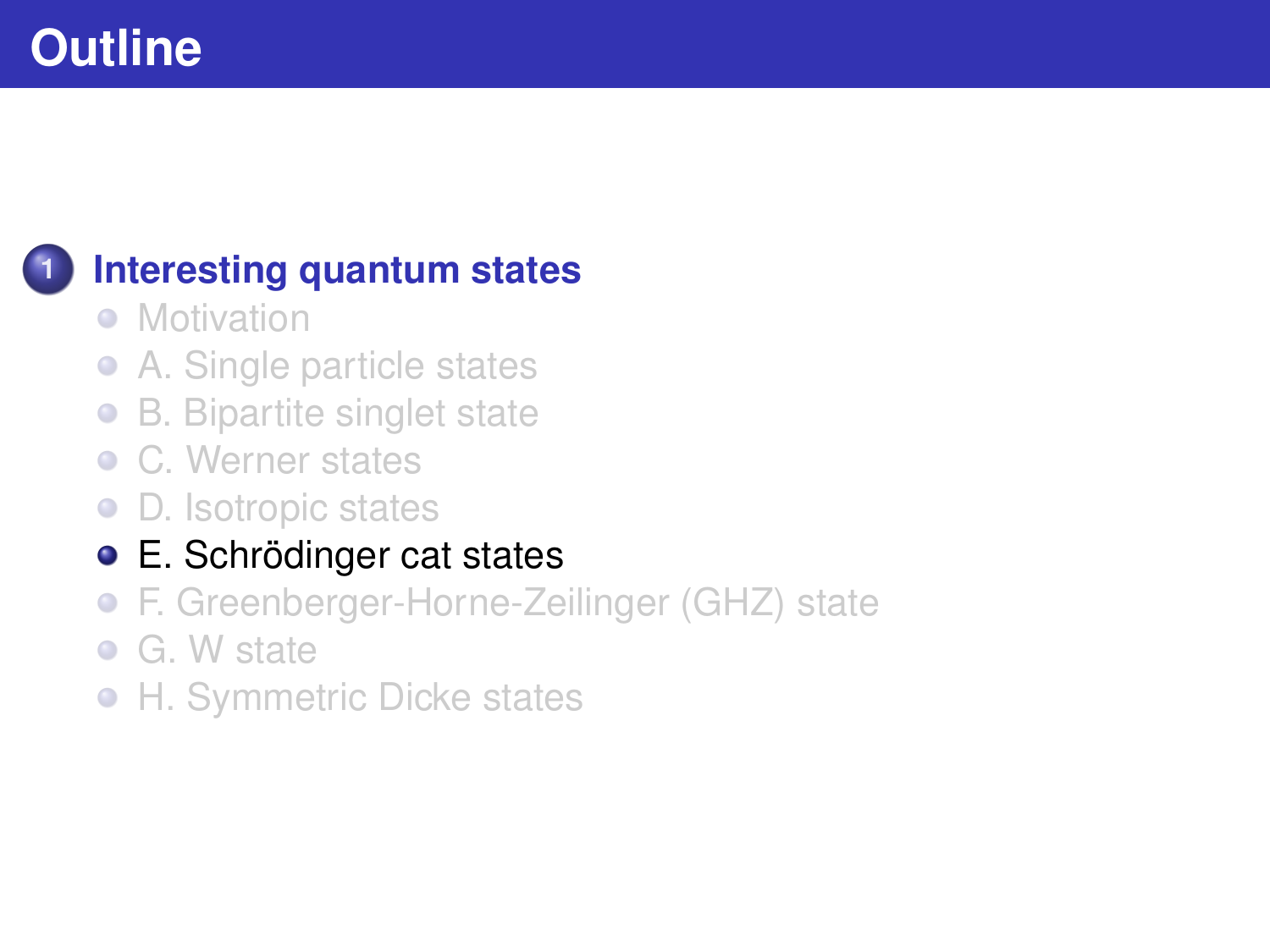- Think on the usual the Schrödinger's cat experiment. The cat is in a superposition of being dead and alive.
- Questions about the linearity of quantum mechanics, etc. Can superpositions of macroscopically different objects exist?
- **•** Funny thought-experiment: Wigner's friend.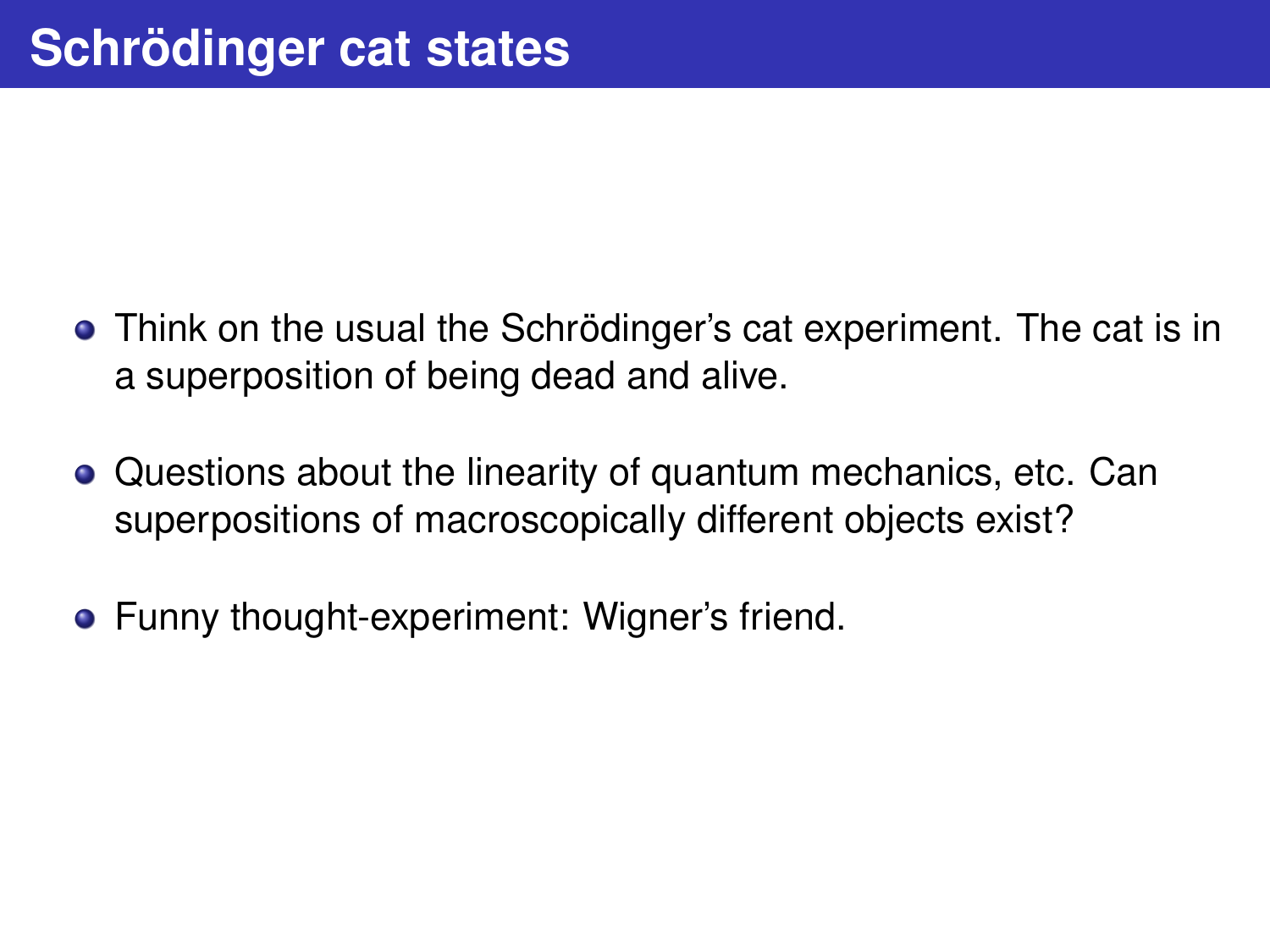### <span id="page-20-0"></span>**1 [Interesting quantum states](#page-1-0)**

- [Motivation](#page-1-0)
- [A. Single particle states](#page-3-0)  $\bullet$
- [B. Bipartite singlet state](#page-5-0)  $\bullet$
- **C.** Werner states
- [D. Isotropic states](#page-16-0)
- [E. Schrödinger cat states](#page-18-0)
- [F. Greenberger-Horne-Zeilinger \(GHZ\) state](#page-20-0)
- [G. W state](#page-25-0)
- **[H. Symmetric Dicke states](#page-27-0)**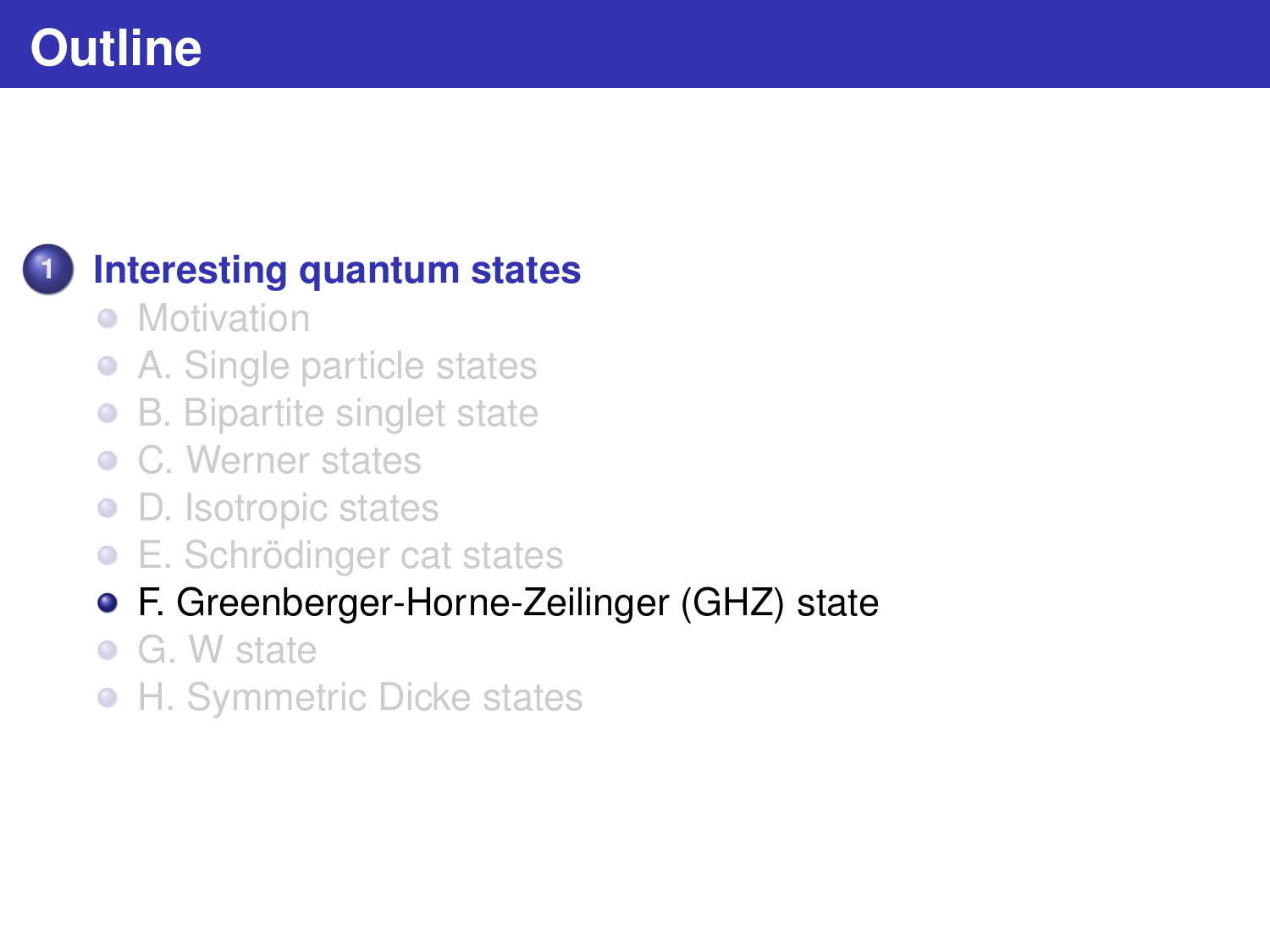# **Greenberger-Horne-Zeilinger (GHZ) state**

A possible generalization of the maximally entangled state to *N* qubits is the GHZ state defined as

$$
|GHZ\rangle=\frac{1}{\sqrt{2}}\left(|00...00\rangle+|11..11\rangle\right)
$$

The entanglement of the GHZ state is very fragile. Measuring one qubit destroys it, the state becomes separable:

$$
\mathrm{Tr}_1(|\mathrm{GHZ}_N\rangle\langle\mathrm{GHZ}_N|)=\frac{1}{2}(|0\rangle^{\otimes (N-1)}+|1\rangle^{\otimes (N-1)}).
$$

Realized experimentally with trapped ions, photons ∼ 10 − 15 qubits.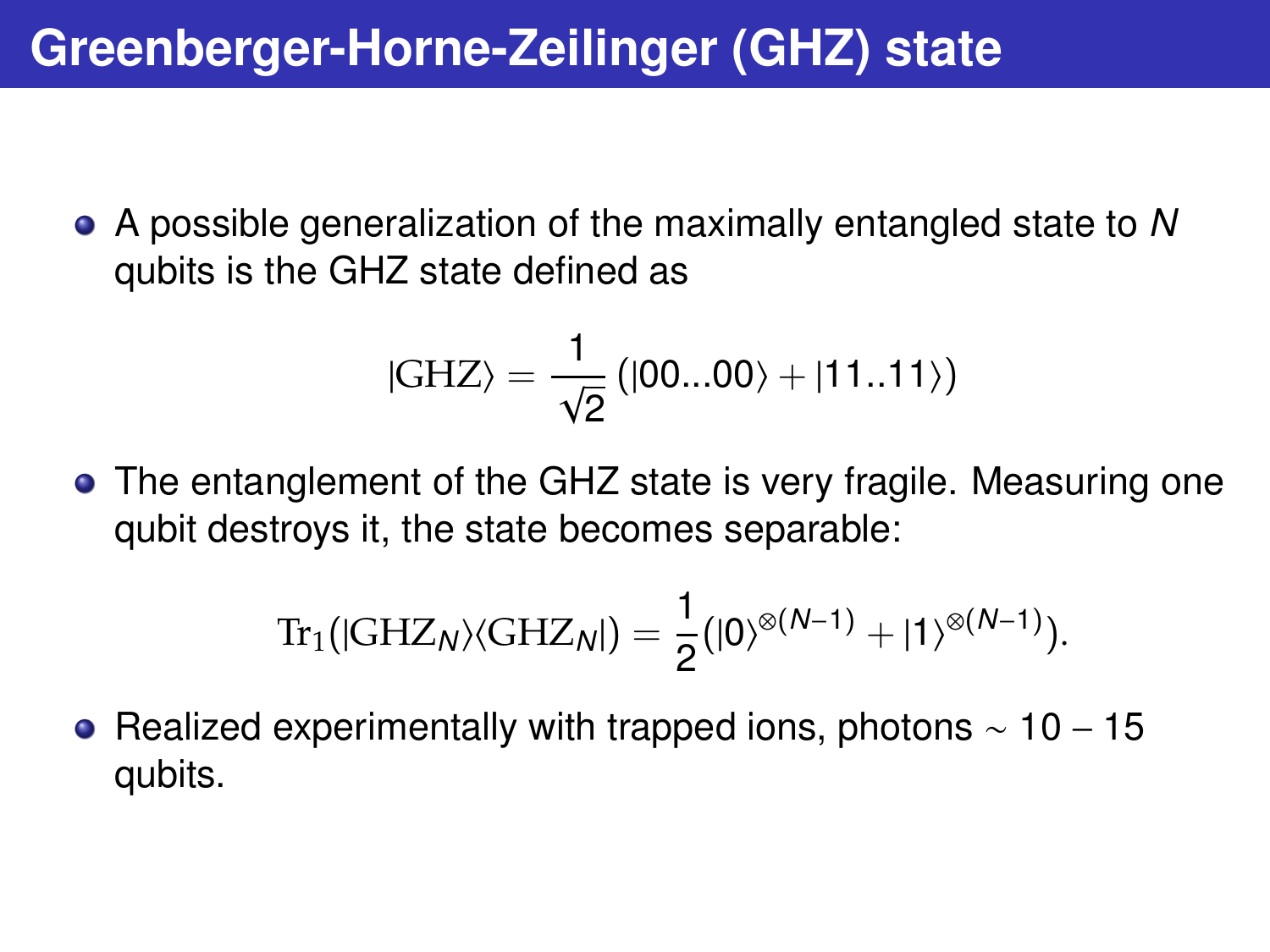• Interestingly, the GHZ state is an eigenstate of operators that are the products of single-qubit operators. For example, it is the eigenstate of

$$
\sigma_X \otimes \sigma_X \otimes \dots \otimes \sigma_X = \sigma_X^{\otimes N}
$$

with an eigenvalue  $+1$ . What does this mean? If they flip all the qubits, we get back the original states.

• The GHZ state is also the eigenstate of the operators of the type

$$
\sigma_z^{(m)}\sigma_z^{(n)},
$$

for all  $m \neq n$  with an eigenvalue  $+1$ .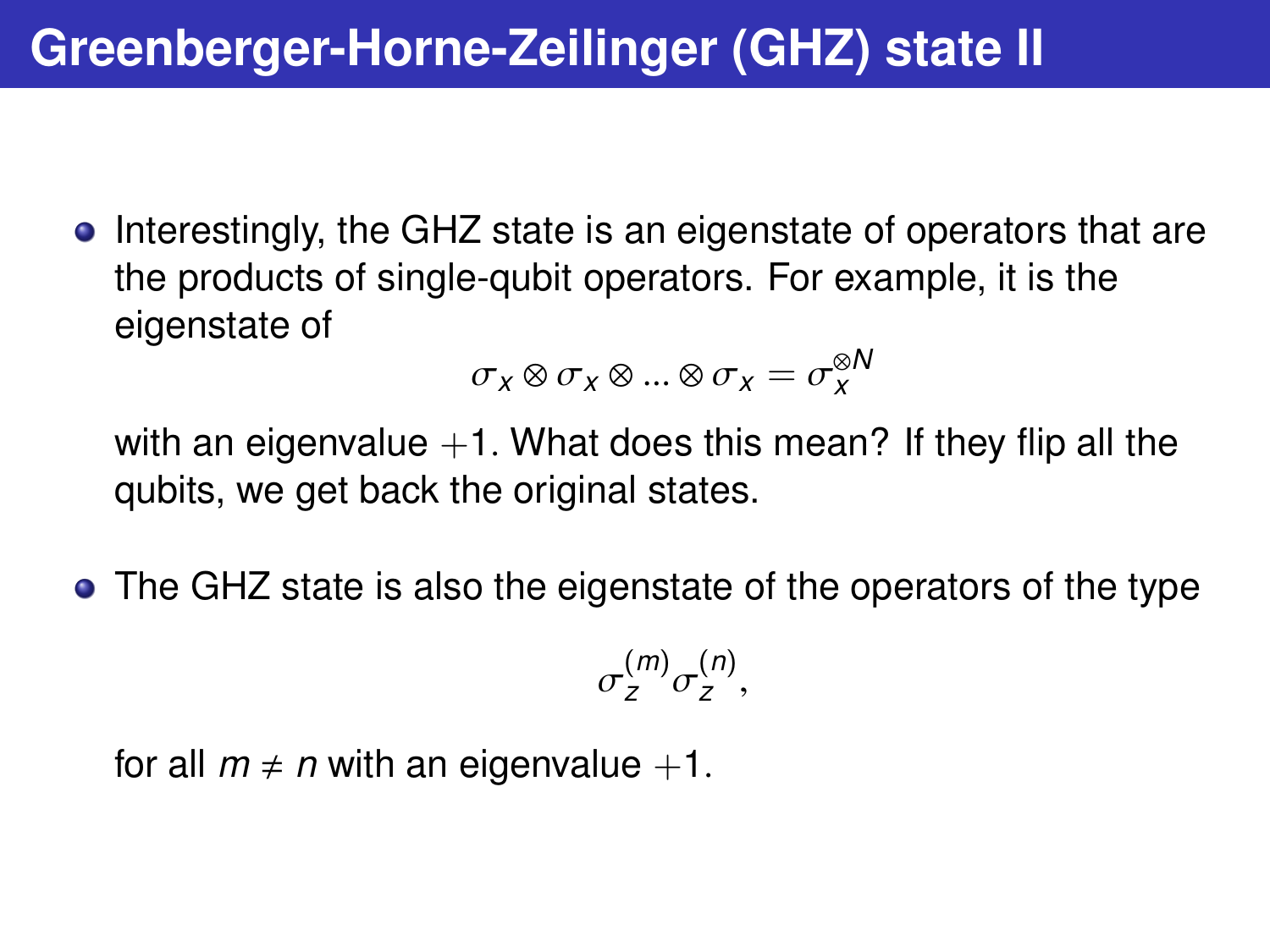# **Greenberger-Horne-Zeilinger (GHZ) state III**

- $\bullet$  If a state is eigenstate of operators  $O_1$  and  $O_2$ , then it is also an eigenstate of  $O_1O_2$ . Because of that the state is an eigenstate of the products of such operators.
- Note that all these operators commute with each other.
- These operators form a *group* that is called *stabilizer.* The group has *N* generators and 2*<sup>N</sup>* elements.
- (Definition of a discrete group: If *A* and *B* are in the group, so is their product *AB*.)
- Stabilizer theory is important for quantum error correction.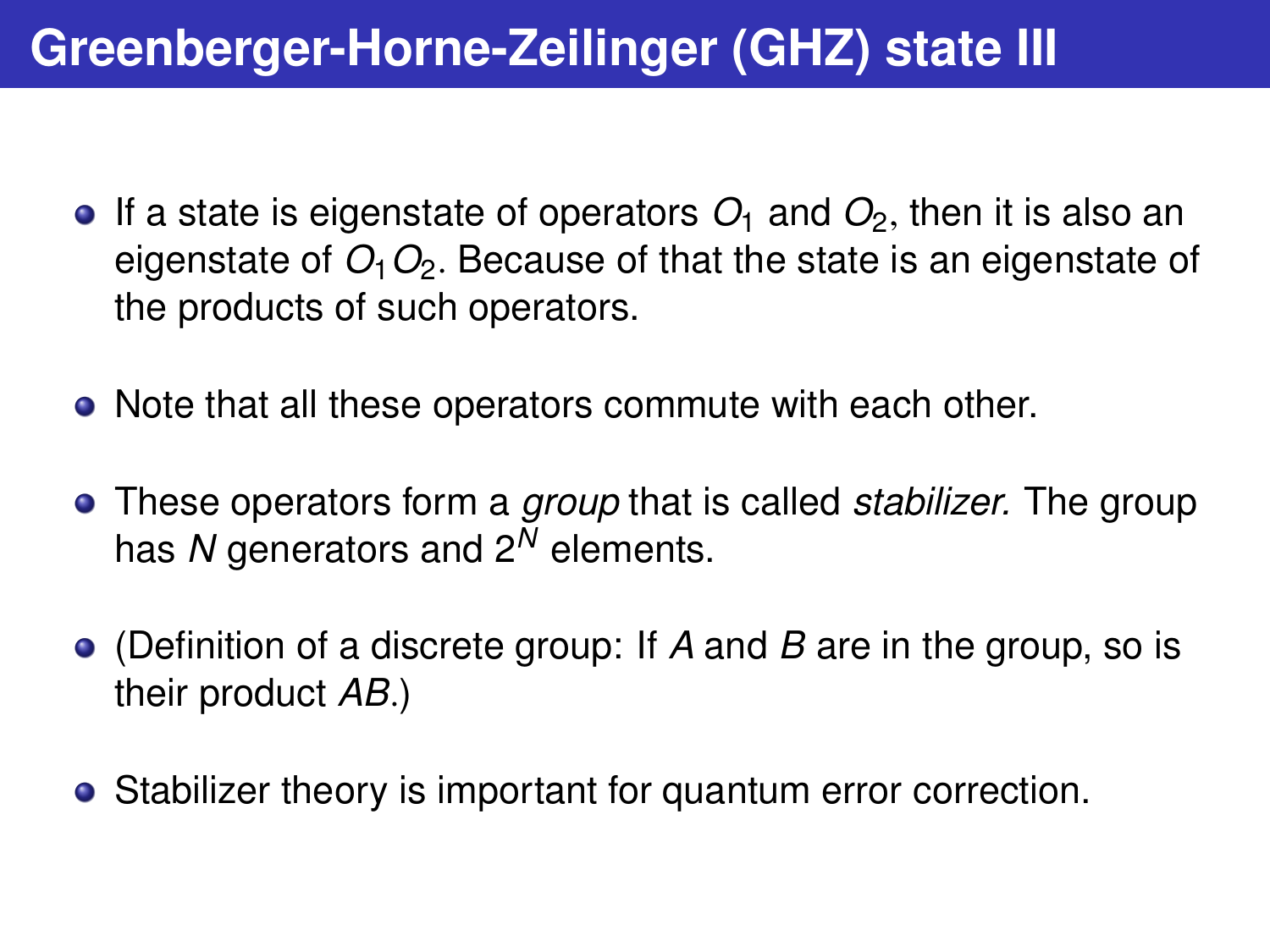# **Greenberger-Horne-Zeilinger (GHZ) state IV**

Just an example: for three-qubit GHZ states, we have the following 8 operators

> $\sigma$ *x*  $\otimes$   $\sigma$ *x*  $\otimes$   $\sigma$ *x*, <sup>σ</sup>*<sup>z</sup>* <sup>⊗</sup> <sup>σ</sup>*<sup>z</sup>* <sup>⊗</sup> <sup>1</sup>,  $1 \otimes \sigma_z \otimes \sigma_z$ <sup>σ</sup>*<sup>z</sup>* <sup>⊗</sup> <sup>1</sup> <sup>⊗</sup> <sup>σ</sup>*<sup>z</sup>* , <sup>−</sup>σ*<sup>y</sup>* <sup>⊗</sup> <sup>σ</sup>*<sup>y</sup>* <sup>⊗</sup> <sup>σ</sup>*<sup>x</sup>* , <sup>−</sup>σ*<sup>x</sup>* <sup>⊗</sup> <sup>σ</sup>*<sup>y</sup>* <sup>⊗</sup> <sup>σ</sup>*<sup>y</sup>* , <sup>−</sup>σ*<sup>y</sup>* <sup>⊗</sup> <sup>σ</sup>*<sup>x</sup>* <sup>⊗</sup> <sup>σ</sup>*<sup>y</sup>* , <sup>1</sup> <sup>⊗</sup> <sup>1</sup> <sup>⊗</sup> <sup>1</sup>.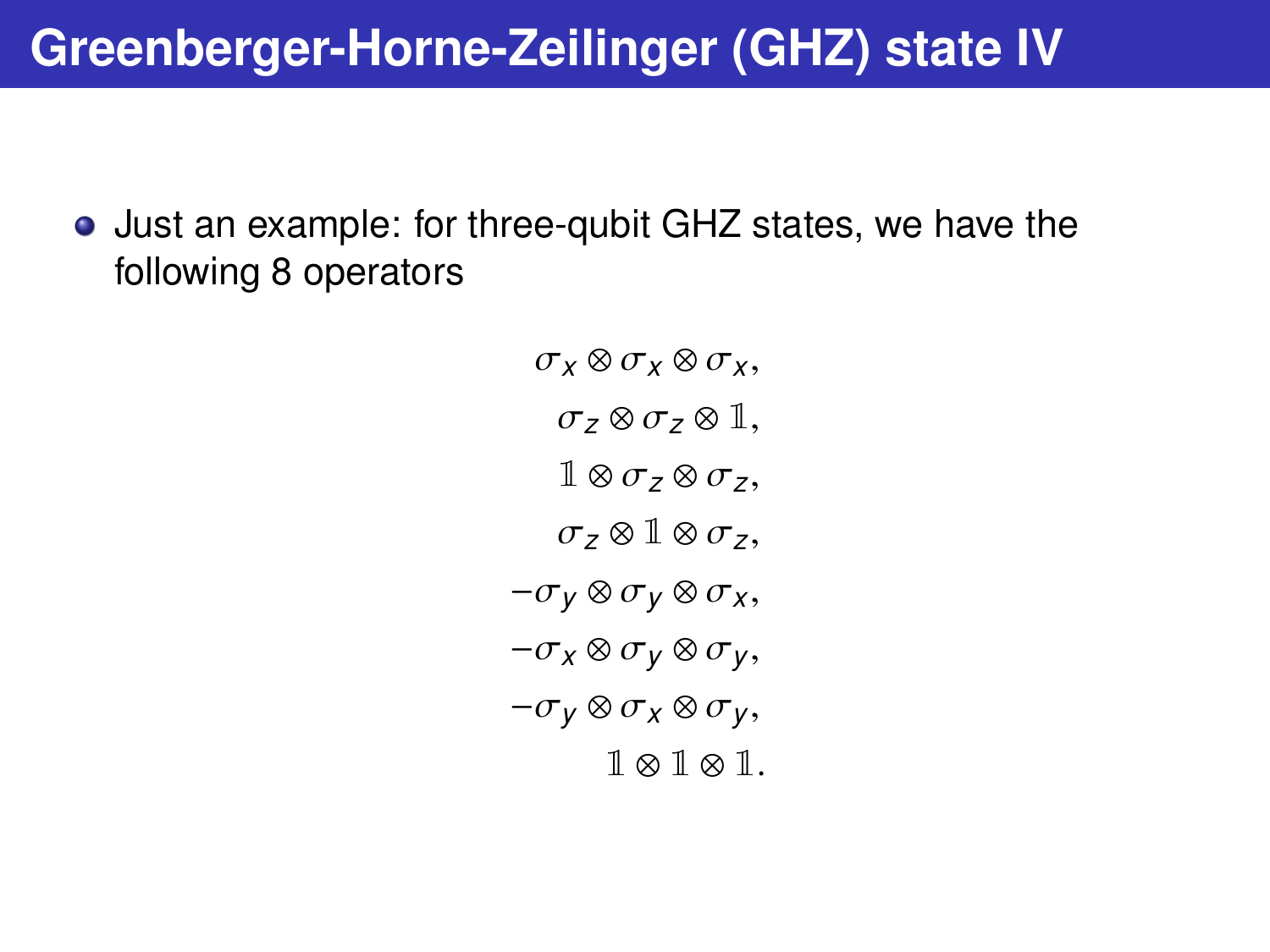### <span id="page-25-0"></span>**1 [Interesting quantum states](#page-1-0)**

- [Motivation](#page-1-0)
- [A. Single particle states](#page-3-0)  $\bullet$
- [B. Bipartite singlet state](#page-5-0)  $\bullet$
- **C.** Werner states
- [D. Isotropic states](#page-16-0)
- [E. Schrödinger cat states](#page-18-0)
- [F. Greenberger-Horne-Zeilinger \(GHZ\) state](#page-20-0)
- [G. W state](#page-25-0)
- **[H. Symmetric Dicke states](#page-27-0)**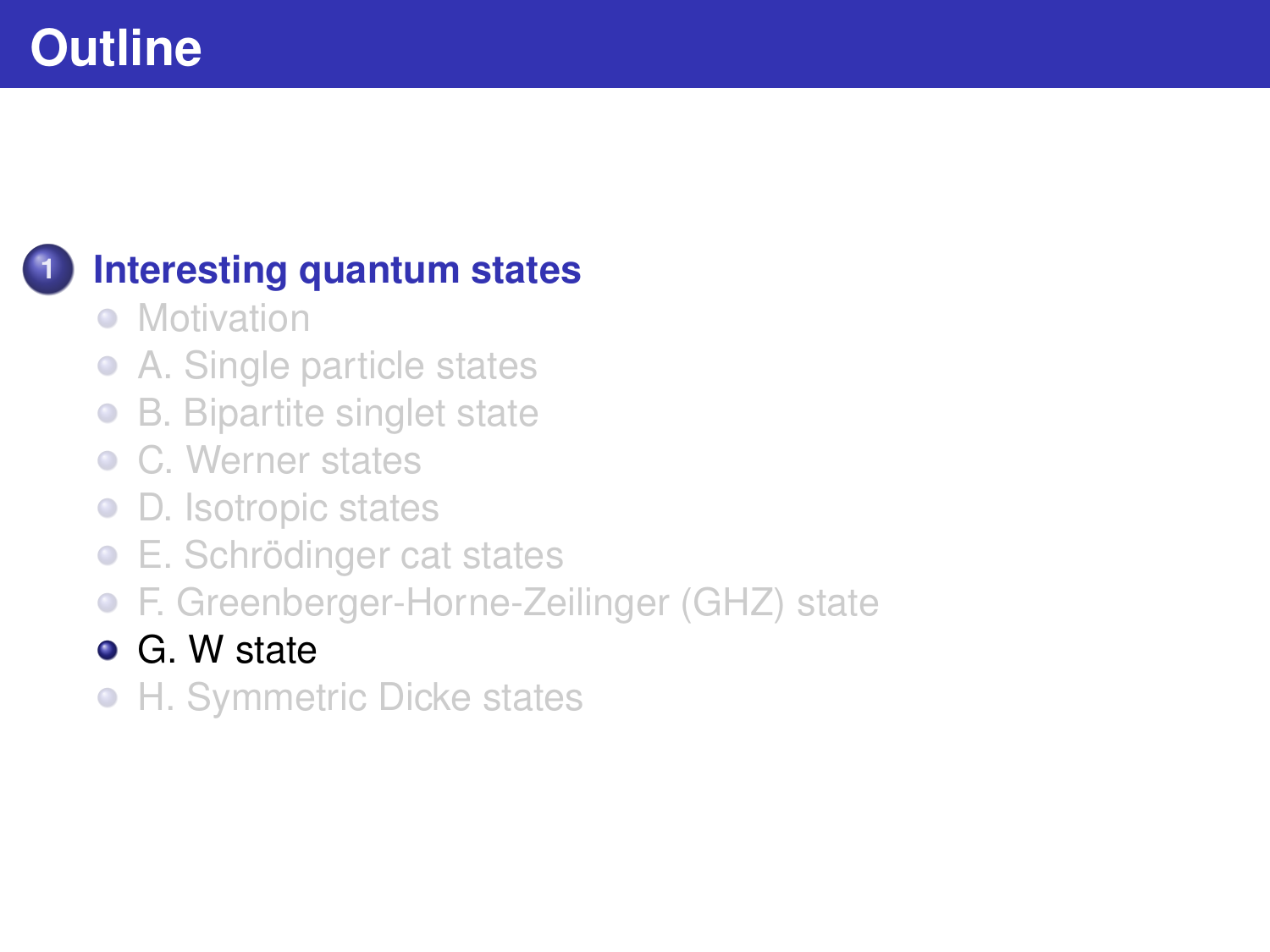### **W state**

 $\bullet$  It is defined as

$$
\frac{1}{\sqrt{N}}\left(|100...\rangle+|010...\rangle+|001...\rangle+...+|000..01\rangle\right).
$$

Interestingly, it maximizes the two-body concurrence among symmetric states.

• I we loose a single particle, we obtain

$$
\mathrm{Tr}_1(|W_N\rangle\langle W_N|)=\frac{1}{N}|0\rangle\langle 0|^{\otimes (N-1)}+\frac{N-1}{N}|W_{N-1}\rangle\langle W_{N-1}|.
$$

The entanglement of the W state is robust. Loosing one qubit does not destroy the entanglement.

• Realized with trapped ions, photons, cold atoms, up to thousands of particles.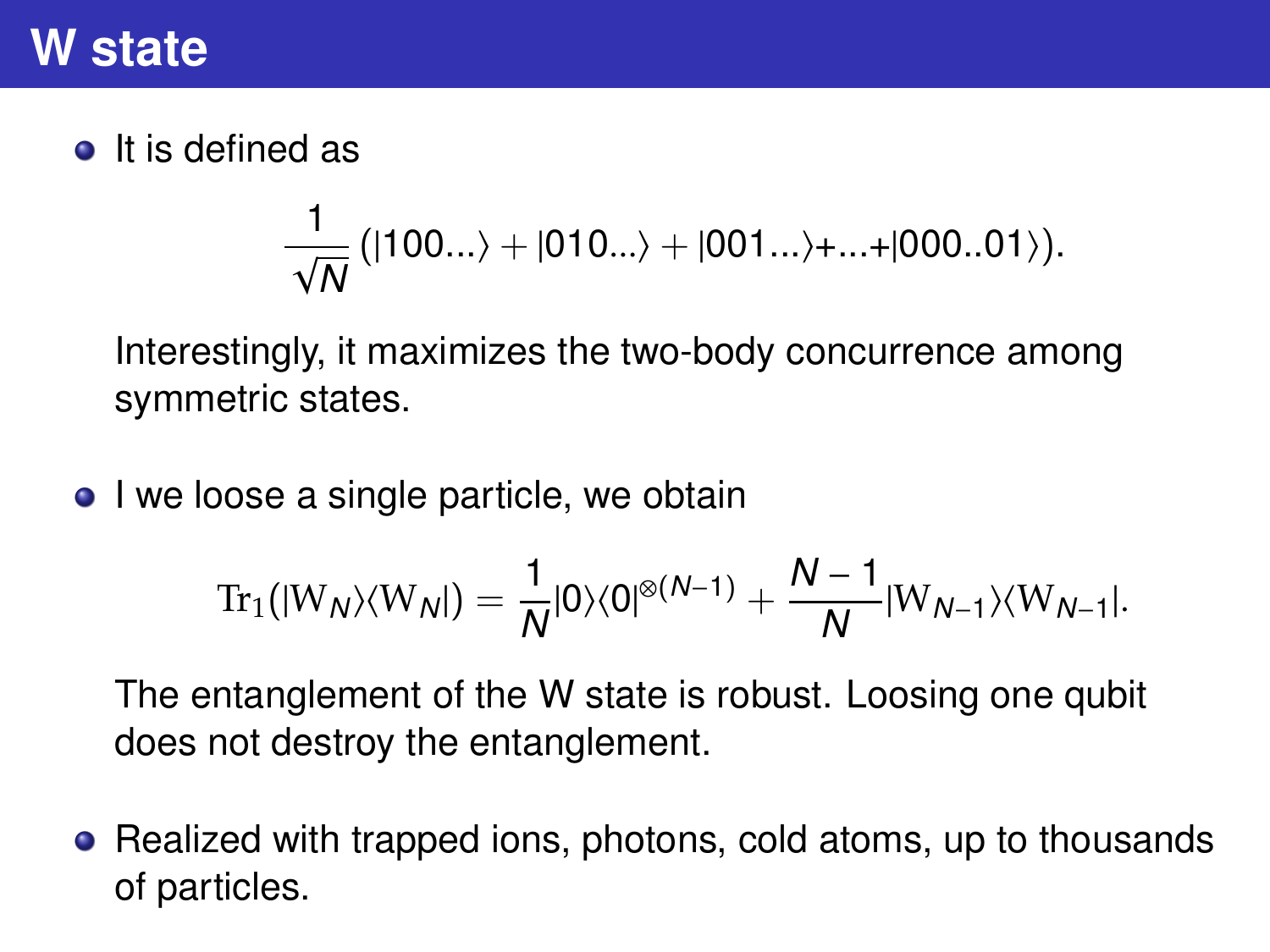### <span id="page-27-0"></span>**1 [Interesting quantum states](#page-1-0)**

- [Motivation](#page-1-0)
- [A. Single particle states](#page-3-0)  $\bullet$
- [B. Bipartite singlet state](#page-5-0)  $\bullet$
- **C.** Werner states
- [D. Isotropic states](#page-16-0)
- [E. Schrödinger cat states](#page-18-0)
- [F. Greenberger-Horne-Zeilinger \(GHZ\) state](#page-20-0)
- [G. W state](#page-25-0)
- **[H. Symmetric Dicke states](#page-27-0)**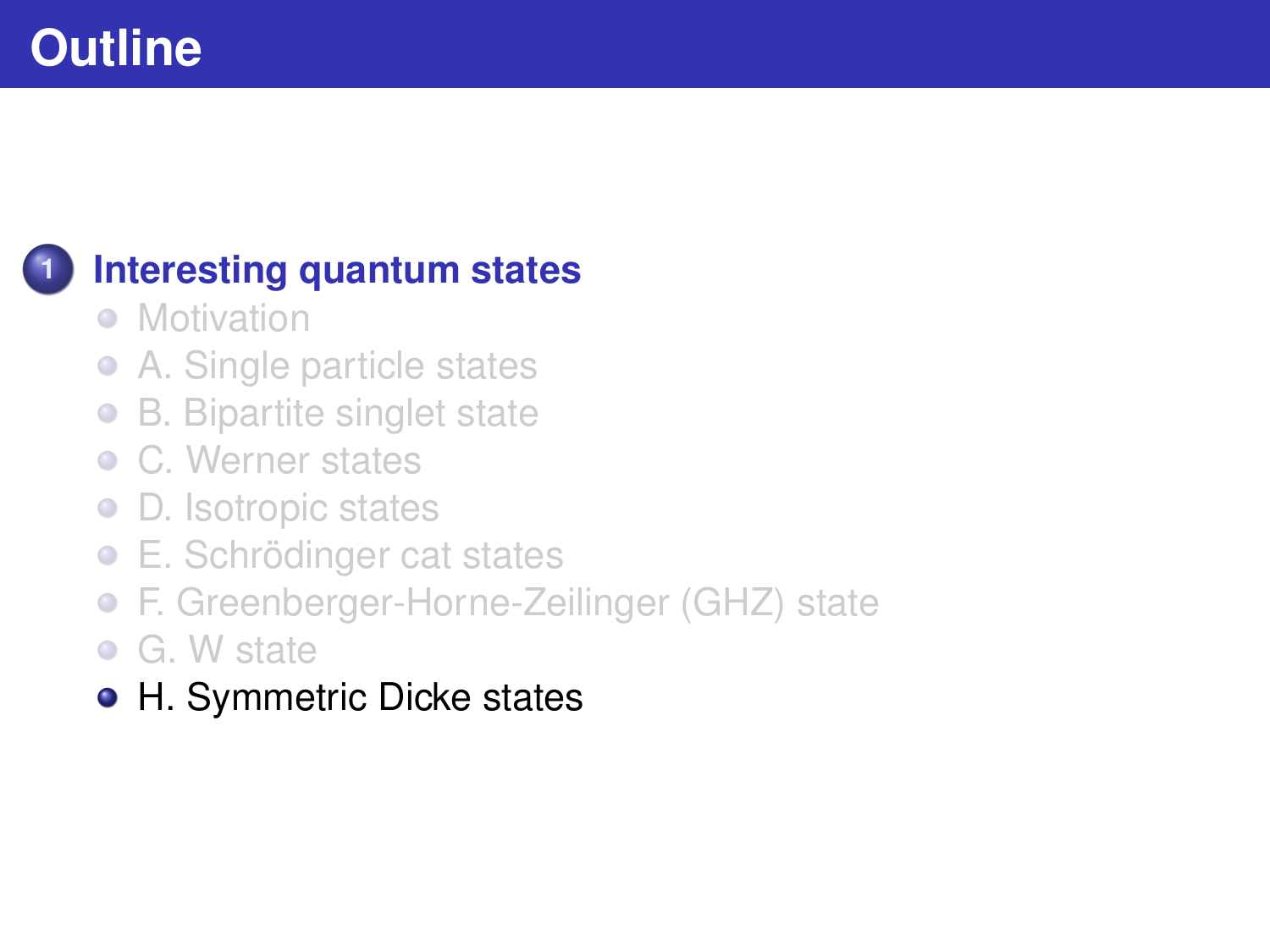### **Symmetric Dicke states of qubits**

PHYSICAL REVIEW

VOLUME 93. NUMBER 1

JANUARY 1, 1954

#### Coherence in Spontaneous Radiation Processes

R. H. DICKE

Palmer Physical Laboratory, Princeton University, Princeton, New Jersey (Received August 25, 1953)

By considering a radiating gas as a single quantum-mechanical system, energy levels corresponding to certain correlations between individual molecules are described. Spontaneous emission of radiation in a transition between two such levels leads to the emission of coherent radiation. The discussion is limited first to a gas of dimension small compared with a wavelength. Spontaneous radiation rates and natural line breadths are calculated. For a gas of large extent the effect of photon recoil momentum on coherence is calculated. The effect of a radiation pulse in exciting "super-radiant" states is discussed. The angular correlation between successive photons spontaneously emitted by a gas initially in thermal equilibrium is calculated.

IN the usual treatment of spontaneous radiation by **4** a gas, the radiation process is calculated as though the separate molecules radiate independently of each other. To justify this assumption it might be argued that, as a result of the large distance between molecules and subsequent weak interactions, the probability of a given molecule emitting a photon should be independent of the states of other molecules. It is clear that this model is incapable of describing a coherent spontaneous radiation process since the radiation rate is proportional to the molecular concentration rather than to the square of the concentration. This simplified picture overlooks the fact that all the molecules are interacting with a common radiation field and hence cannot be treated as independent. The model is wrong in principle and many of the results obtained from it are incorrect.

A simple example will be used to illustrate the inade-

triplet and singlet states of the particles. The triplet state is capable of radiating to the ground state (triplet) but the singlet state will not couple with the triplet system. Consequently, only the triplet part is modified by the coupling with the field. After a long time there is still a probability of one-half that a photon has not been emitted. If, after a long period of time, no photon has been emitted, the neutrons are in a singlet state and it is impossible to predict which neutron is the excited one.

On the other hand, if the initial state of the two neutrons were triplet with  $s=1$ ,  $m<sub>s</sub>=0$  namely a state with one excited neutron, a photon would be certain to be emitted and the transition probability would be just double that for a lone excited neutron. Thus, the presence of the unexcited neutron in this case doubles the radiation rate.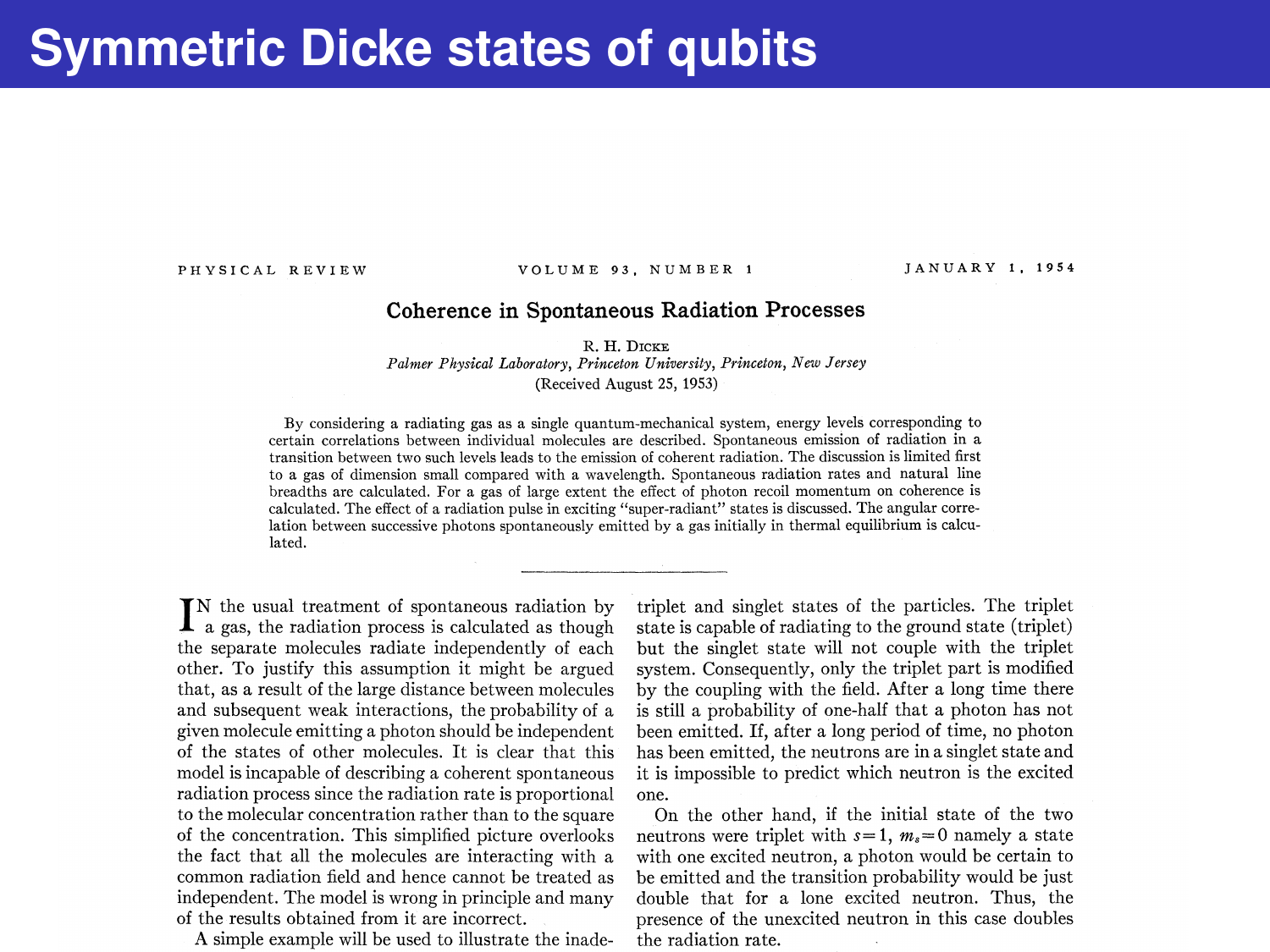### **Symmetric Dicke states of qubits II**

- Dicke states are simultaneous eigenstate of  $\vec{J}^2 = J_x^2 + J_y^2 + J_z^2$  and *Jz* .
- Symmetric Dicke states of qubits have a maximal  $\vec{J}^2$ , i.e.,

$$
\langle J_x^2 + J_y^2 + J_z^2 \rangle = (N/2)(N/2 + 1). \tag{6}
$$

They are the equal superpositions of the permutations of a series of 0's and 1's

$$
|D_N^{(m)}\rangle \propto \sum_k \mathcal{P}_k(|0\rangle^{\otimes (N-m)} \otimes |1\rangle^{\otimes (m)}),
$$

where the sum is over all distinct permutations of 0's and 1's.